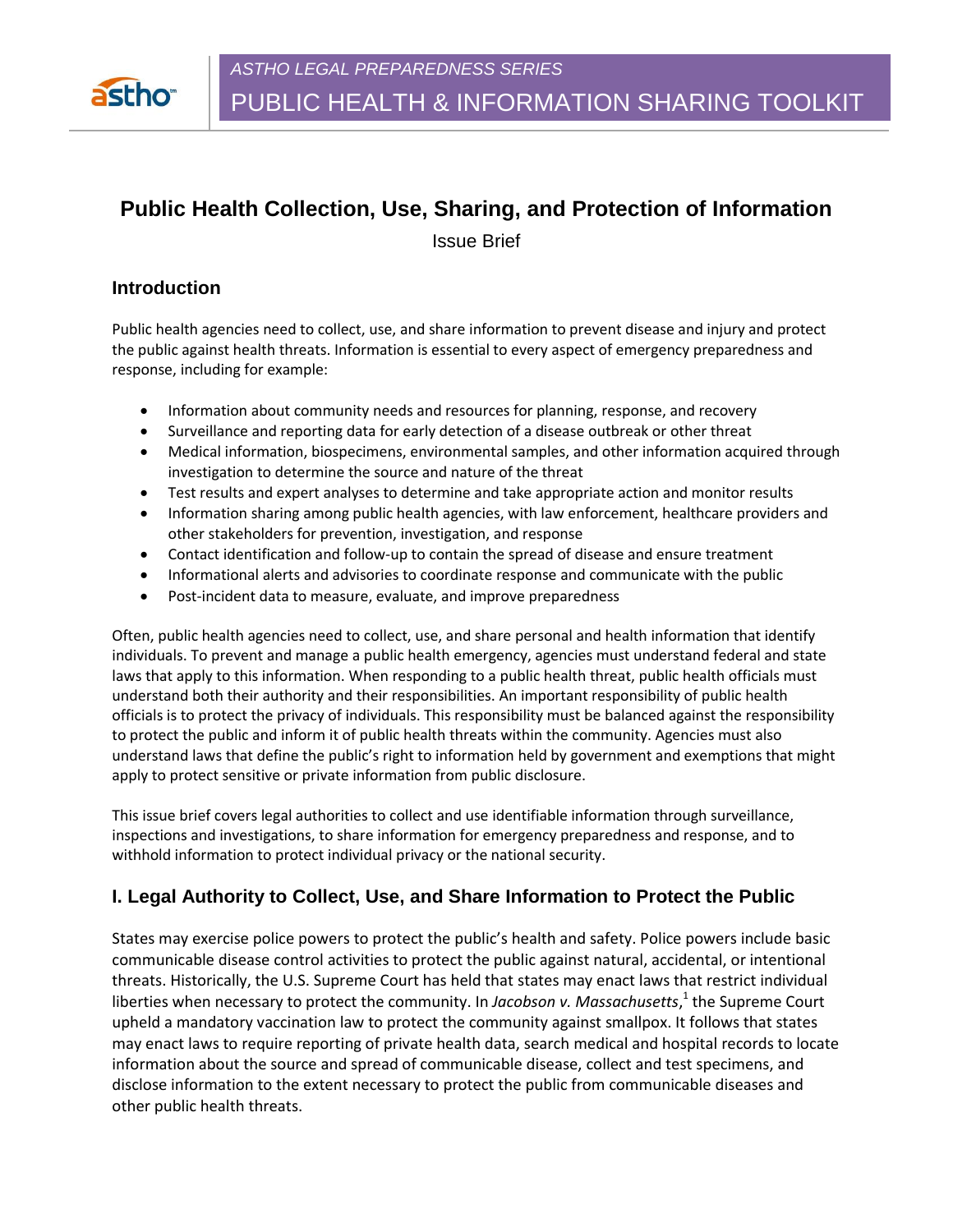# **II. Legal Authority for Public Health Surveillance**

Public health surveillance is the ongoing systematic collection, analysis, and interpretation of outcomespecific data for use in the planning, implementation, and evaluation of public health practice. The value of public health surveillance is closely linked to the timely dissemination of data and information about health events to those responsible for prevention and control.<sup>2</sup> Data for public health surveillance are provided from many and diverse sources and may or may not be identifiable to an individual.

#### Case Reports

Case reports are critical to detection and control of epidemics, food borne illness, chemical exposures, environmental contamination, and other public health threats. All states have enacted laws to mandate reporting of specific diseases or clusters of diseases to state or local health departments. Mandatory reporting typically applies to healthcare providers and laboratories. Other entities may also have reporting obligations, such as schools, day care centers, or camps. Since diseases that are considered notifiable are determined by state law, they vary from state to state. $3$ 

Case reports allow state and local public health authorities to identify and investigate cases, monitor the spread of disease, and implement control strategies as indicated. Control strategies include monitoring, contact tracing, treatment, quarantine, isolation, and use of pharmaceutical countermeasures when available.<sup>4</sup> Because of these uses, case reports include identifiable information.

States have also enacted reporting requirements beyond specific diseases that indicate a public health threat. These laws vary in coverage and detail. For example, reporting may be required for "outbreaks and single cases of diseases of public health importance" (Maryland);<sup>5</sup> "any outbreak or suspected outbreak, including, but not limited to, foodborne, waterborne, or nosocomial disease or a suspected act of bioterrorism" (New Jersey);<sup>6</sup> "unusual occurrence of a disease, infection or condition" (Pennsylvania);<sup>7</sup> and "all cases of known or suspected contagious or infectious diseases . . . all cases of persons who harbor any illness or health condition that may be caused by chemical terrorism, radiological terrorism, epidemic or pandemic disease, or novel and highly fatal infectious agents and might pose a substantial risk of a significant number of human fatalities or incidents of permanent or long-term disability" (South Carolina).<sup>8</sup>

#### Syndromic Surveillance

In addition to case reports, a few states mandate reporting to electronic syndromic surveillance systems. Syndromic surveillance systems detect clinical case features that are discernible before confirmed diagnoses are made.<sup>9</sup> Data provided may be de-identified or identifiable. Syndromic surveillance systems focus on routinely gathered information that indicate an emerging disease or other public health threat, such as fever, rash, gastrointestinal illness, and respiratory conditions.<sup>10</sup> These systems provide health data in real time to facilitate immediate analysis and feedback to those charged with investigation and follow-up of potential outbreaks.<sup>11</sup> Data may include patient's chief complaints in emergency departments, clinical impressions on ambulance log sheets, laboratory test orders, prescriptions filled, and over-the-counter prescription sales and products (e.g. thermometers). Public health agencies may monitor additional data sources not specific to disease syndromes, such as school or work absenteeism.<sup>12</sup> Health agency staff, assisted by automated data acquisition and generation of statistical alerts, are able to make inquiries or investigate the public health significance of any anomalies.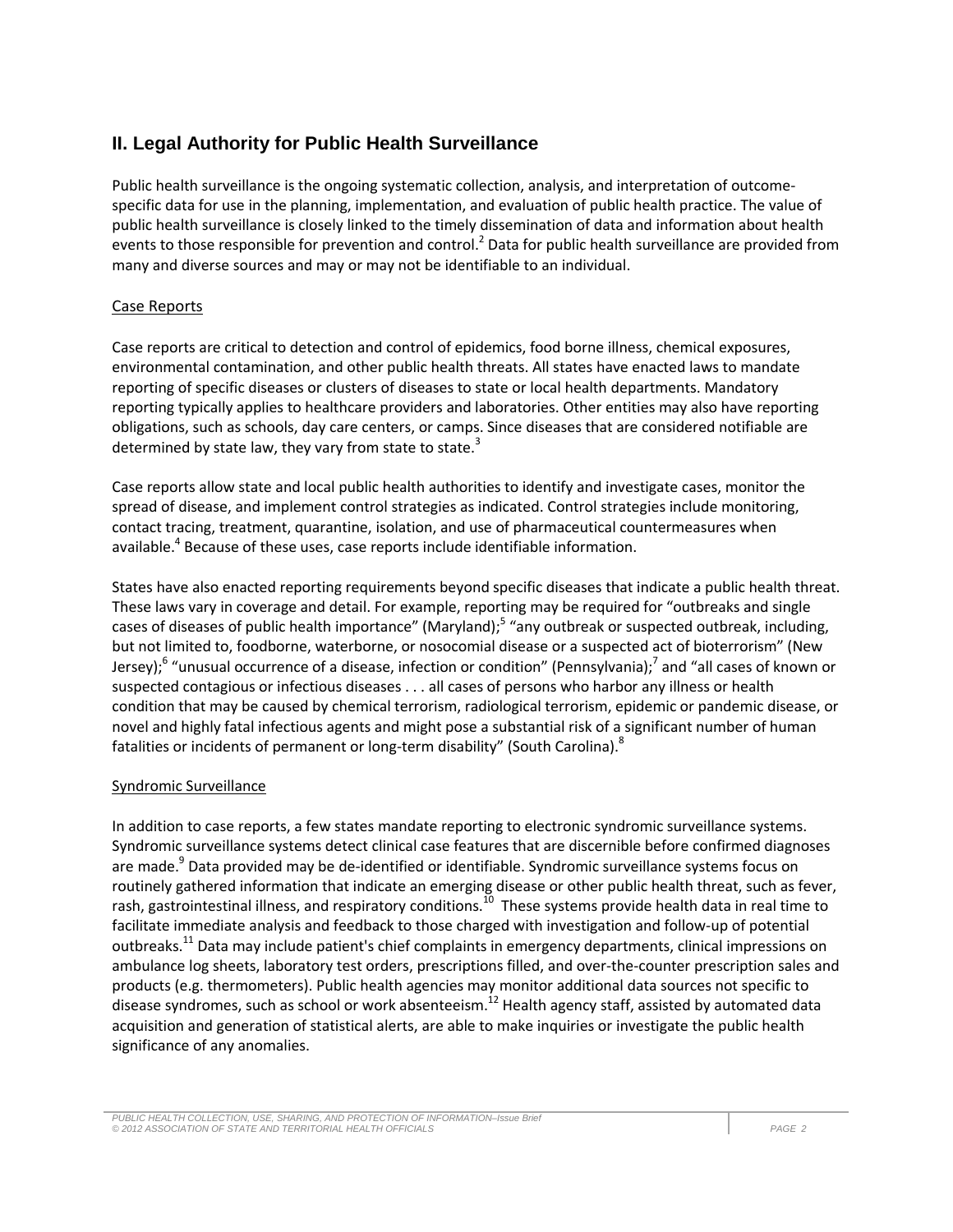Nebraska<sup>13</sup> and North Carolina<sup>14</sup> have passed laws requiring that their state health department establish a syndromic surveillance system and specify by rule data elements that hospital emergency departments must report to the system. North Carolina's law expressly prohibits collection of personal identifiers. Both states' laws make syndromic surveillance confidential, although de-identified data may be provided to the CDC.

States without express mandates regarding syndromic surveillance may request data pursuant to general public health powers or public health surveillance authority. Data may be submitted without personal identifiers, although indirect identifiers may be necessary to re-identify individuals for investigation should an outbreak be indicated. Without personal identifiers, syndromic surveillance data should not threaten individual privacy. However, data may include proprietary information that business data sources may want protected from disclosure to their competitors or the general public. Absent clear statutory protection, public health agencies may want to execute datasharing agreements with data sources that include confidentiality provisions to the extent allowed by law.

#### Electronic Health Information

Information technology has increased the ease and utility of obtaining and disseminating information.<sup>15</sup> Public health surveillance is expected to improve due to increased use of electronic health records (EHR) and electronic exchange of health information. The Health Information Technology for Economic and Clinical Health Act (HITECH),<sup>16</sup> part of the American Recovery and Reinvestment Act of 2009,<sup>17</sup> provides financial incentives to eligible healthcare providers that implement and meaningfully use certified EHR technology. To demonstrate meaningful use, eligible providers select among a menu set of objectives and measures, which must include at least one public health objective. The three public health objectives in the Stage 1 menu set are submission of electronic data to public health in the context of 1) immunizations, 2) reportable laboratory results (eligible hospitals only), and 3) syndromic surveillance.<sup>18</sup>

#### Data Collection and Right to Privacy

The U.S. Supreme Court has upheld public health surveillance and reporting requirements against challenges based on individual privacy. Although privacy is not explicitly covered, the U.S. Constitution provides a limited right to privacy, including "informational privacy."<sup>19</sup> However, public health reporting requirements and access to health information are permissible when they are reasonably directed to the preservation of health and properly respect a patient's confidentiality and privacy. <sup>20</sup> For this reason, in *Planned Parenthood of*  Central Missouri v Danforth,<sup>21</sup> the Supreme Court upheld recordkeeping and reporting requirements and public health authority to review required records related to abortion.

In *Whalen v Roe,* <sup>22</sup> the Supreme Court upheld a state law that required physicians who prescribed Schedule II controlled substances to provide a copy of those prescriptions to the New York State Department of Health. The law was intended to prevent the diversion of drugs into "unlawful channels" by preventing individuals from obtaining controlled substances from more than one physician or using stolen or altered prescriptions, preventing pharmacists from refilling dangerous prescriptions, and preventing physicians from overprescribing. The Court rejected privacy challenges to the law's requirement that patients' names and addresses be collected and retained by the state, finding the requirement a reasonable exercise of the state's broad police powers. Requiring such disclosures to representatives of the state having responsibility for the health of the community, does not automatically amount to an impermissible invasion of privacy. The Court held that the reporting requirement was not "meaningfully distinguishable from a host of other unpleasant invasions of privacy that are associated with many facets of healthcare" comparing it to "reporting requirements relating to venereal disease, child abuse, injuries caused by deadly weapons, and certifications of fetal death."<sup>23</sup>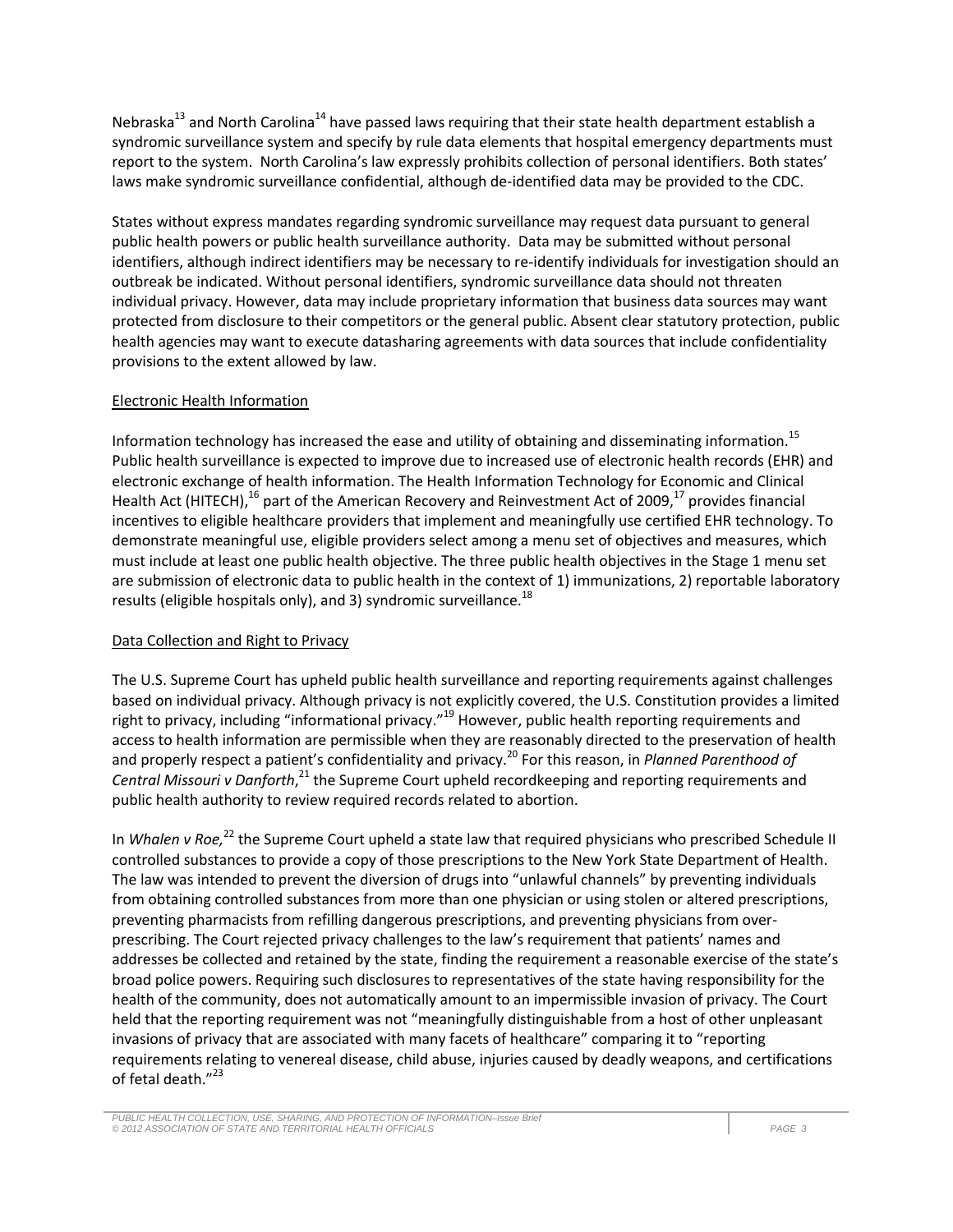While the Court upheld the reporting requirement at issue in *Whalen v Roe*, it recognized that the government's right to accumulate great quantities of information – much of which is personal in character and potentially embarrassing or harmful if disclosed – has bounds. "The right to collect and use such data for public purposes is typically accompanied by a concomitant statutory or regulatory duty to avoid unwarranted disclosures." The New York statutory scheme, and its implementing procedures, showed a proper concern with, and protection of, an individual's interest in privacy. Thus, the Court need not, and did not, "decide any question which might be presented by the unwarranted disclosure of accumulated private data – whether intentional or unintentional – or by a system that did not contain comparable security provisions."<sup>24</sup>

# **III. Legal Authority for Public Health Investigations**

When surveillance systems, whether formal or informal or at the state, local or federal level, do detect cases or clusters of usual disease or other potential health threats, a public health investigation may be triggered. A public health investigation involves confirming the occurrence of an outbreak through active data and information gathering, identifying and characterizing cases of disease, developing and testing hypotheses explaining the cases, and, finally, implementing control measures to inhibit the further spread of the disease or condition as needed.<sup>25</sup>

Investigations are usually conducted by state and/or local public health agencies, which provide front-line detection and response to public health threats. The CDC may provide consultation or assistance at the request of the state public health agency or become involved with large scale threats, especially if they involve more than one state. Other federal agencies may be involved with investigating and responding to threats, such as the Food and Drug Administration (FDA) or the United States Department of Agriculture (USDA) when the threats involve foods or other products under their jurisdiction.<sup>26</sup>

State laws provide general legal authority to public health agencies to investigate the causes of disease, illness, disability, or other conditions. State laws may also include more specific investigative provisions. For example, under Michigan's Public Health Code, state and local health departments "may inspect, investigate, or authorize an inspection or investigation to be made of any matter, thing, premises, place, person, record, vehicle, incident, or event."<sup>27</sup>

During an investigation, public health investigators may need to enter and search the premises of an individual or business, copy records, take biological specimens or environmental samples for testing, and remove evidence that might be relevant to the public health concern. Usually, individuals, families, and businesses cooperate with public health investigations by providing access to premises, records, samples and specimens. However, absent consent, public health officials may need to obtain an administrative warrant to search premises and obtain evidence. A knowing and voluntary consent by an individual with actual or apparent authority over the premises to be searched or items to be seized is an exception to the warrant requirement established by the United States Constitution.<sup>28</sup>

The Fourth Amendment of the U.S. Constitution protects against unreasonable searches and seizures and requires a warrant:

The right of the people to be secure in their persons, houses, papers, and effects, against unreasonable searches and seizures, shall not be violated, and no Warrants shall issue, but upon probable cause, supported by Oath or affirmation, and particularly describing the place to be searched, and the persons or things to be seized.

A search occurs when government action infringes upon an expectation of privacy that society recognizes as reasonable, for example, an individual's expectation of privacy in their home, business, vehicle, and person.<sup>29</sup>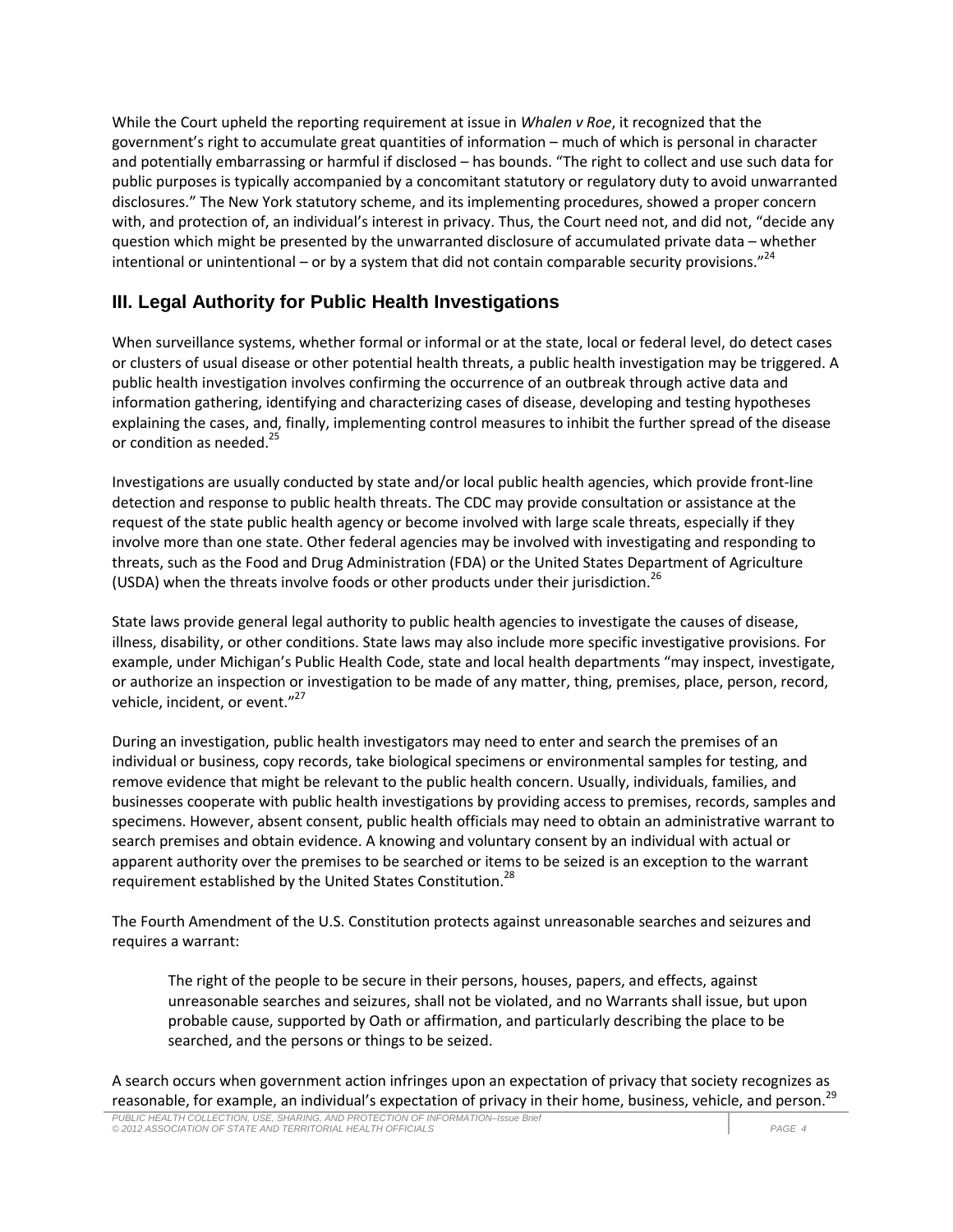Searches also include the collection and subsequent analysis of biological samples.<sup>30</sup> A seizure occurs when government action meaningfully interferes with an individual's possessory interest in property, for example, seizure of items that belong to the individual. The basic purpose of this Amendment is to safeguard the privacy and security of individuals against arbitrary invasions by governmental officials. Absent an exception, the Fourth Amendment applies to health and safety inspections and to public health investigations, requiring an administrative warrant. However, the standard for an administrative warrant is not as high as it is for criminal investigations. In administrative searches, probable cause is supported not by the traditional definition of likelihood to believe that evidence of a crime will be found in the area to be searched, but rather probable cause is satisfied by reasonable legislative or administrative standards for conducting an area search with respect to a particular dwelling. $31$ 

Generally, the Fourth Amendment warrant requirement does not apply to information provided by third parties. Mandatory reporting schemes for information obtained by medical personnel during the ordinary course of treatment do not violate the Fourth Amendment, even if that information is ultimately provided to law enforcement.<sup>32</sup> Even so, Fourth Amendment protection may apply if medical providers or public health investigators are too closely involved with law enforcement activities or their immediate objective is to generate evidence for law enforcement purposes. For example, the U.S. Supreme Court held that public hospital employees violated pregnant women's Fourth Amendment rights by testing their blood for cocaine. While the testing program might result in drug abuse treatment for some women – thereby benefitting the patient, their unborn child, and public health – the program was designed to collect evidence that would be turned over to the police for potential criminal prosecution.<sup>33</sup>

If an official fears that evidence may be destroyed or moved, he or she may wish to obtain an administrative warrant, rather than simply asking the owner or third party for permission to search. With a warrant, investigators may be accompanied by law enforcement for assistance, if necessary, to execute the warrant and seize evidence within the warrant's purview. State law should be reviewed to determine the requirements and process for obtaining and executing an administrative warrant.

Although not constrained by the Fourth Amendment, at times, individuals or organizations may request "legal process" before turning over property or information they hold about others to protect themselves against claims of wrongdoing. For example, in 2004, state health departments in Iowa and Michigan requested that Northwest Airlines provide contact information for passengers and crew aboard flights that landed in their respective states after it was determined that a passenger with measles was aboard those flights. The state health departments requested this information to contact individuals to inform them of exposure and provide information on reducing the possibility of illness. In response to the airline's concerns about privacy interests, each state used legal process under their respective state's law to compel disclosure of contact information: Iowa's health department obtained a court subpoena whereas Michigan's health department issued an imminent danger order.<sup>34</sup>

Fourth Amendment constitutional law is complicated and a court's determination may be difficult to predict for a specific case. Whether public health action is a "search" (i.e. infringes upon an expectation of privacy that society recognizes as reasonable), satisfies warrant requirements, or meets an exception depend on facts and context and balancing various interests. Additionally, while a public health search may be allowed by the Fourth amendment, state requirements may exceed federal constitutional requirements. Public health agencies should work closely with legal counsel to ensure that their investigations comport with the Fourth Amendment, especially when criminal activities are implicated. For additional information about public health investigations and the Fourth Amendment, see *Authorities and Limitations in Sharing Information Between Public Health Agencies and Law Enforcement Issue Brief*.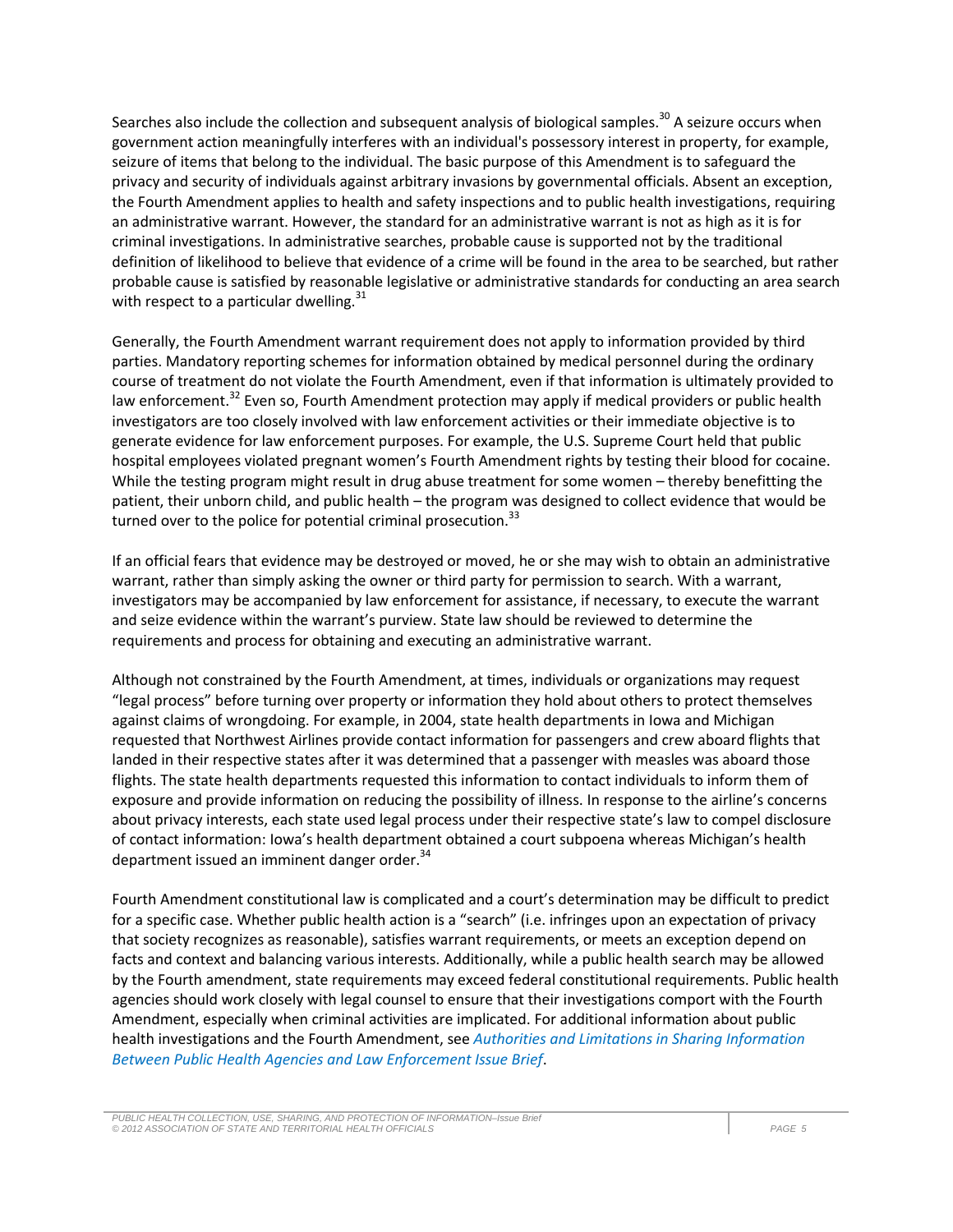# **IV. Legal Authority for Public Health Sharing of Information**

Public health agencies must often decide what information, if any, to share outside the public health agency. They may face competing interests when trying to protect individual privacy, protect the public, and inform the public.

Few states have laws that comprehensively address both public health privacy and disclosure.<sup>35</sup> According to one study, after personally identifiable health information is reported to or collected by a state health department, half of the states have no statutory provision or clearly applicable case law that imparts a continuing expectation or presumption of privacy or confidentiality of that information. Such information may be used and disclosed by state health officials in ways that, although it may be bounded by ethical expectations or practices, is subject to few legal restrictions. Some of these states do have limited protections, but they only apply to specific diseases or conditions, such as HIV, STDs, or tuberculosis.<sup>36</sup>

Privacy protections are important to ensure the public's trust and protect individuals from embarrassment, discrimination, and stigma. At the same time, exceptions are necessary to address rare but compelling situations where necessary to protect the public's health. Twenty-three of the twentyfive states with privacy protections allow health departments to disclose identifiable information, without consent, when necessary to protect the public. Three states (Maryland, Nebraska, and New Hampshire) have no statutory exception for disclosure to protect the public health. Similarly, most of these states lack law regarding the sharing of information about potential disease outbreaks and other public health events among public health agencies, between law enforcement and public health within each state, and between each state and the federal government. The law in Oregon is an example that appears to cover all needed exceptions to privacy. The Oregon Revised Statutes provide that "information obtained by the Oregon Health Authority or a local public health administrator in the course of an investigation of a reportable disease or disease outbreak is confidential" although several enumerated exceptions allow release of the minimum amount of information necessary to state and federal agencies, healthcare workers, persons with communicable diseases, and to certain others if there is "clear and convincing evidence that the release is necessary to avoid an immediate danger to other individuals or to the public."<sup>37</sup>

There may be rare, but compelling circumstances, where disclosure may be necessary, even though state law provides no applicable exception to privacy protections. If time permits, public health officials might seek a court order authorizing disclosure without consent. At some point, ethical considerations may dictate disclosure to warn third parties or the community of an imminent threat. In the mental health field, legal and ethical principles have developed regarding a duty to warn third parties of potential danger based on information learned in providing treatment. This "duty to warn" evolved from the California Supreme Court's decision in *Tarasoff v Regents of the University of California*, <sup>38</sup> which held that a mental health professional has a "duty to protect victims" who are being threatened with bodily harm by their patient. A health officer facing a decision about revealing confidential information to protect a third party or the general community should consult with his or her attorney to identify relevant legal responsibilities and evaluate competing moral claims. The situation and bases for action should be documented in case subsequent events lead to second guessing.

Public health agencies must often decide whether to share identifiable information with other entities in the public and private sector that have a role in protecting or providing for the public's health, safety, and welfare. Potential partners for sharing information are numerous including, for example, other public health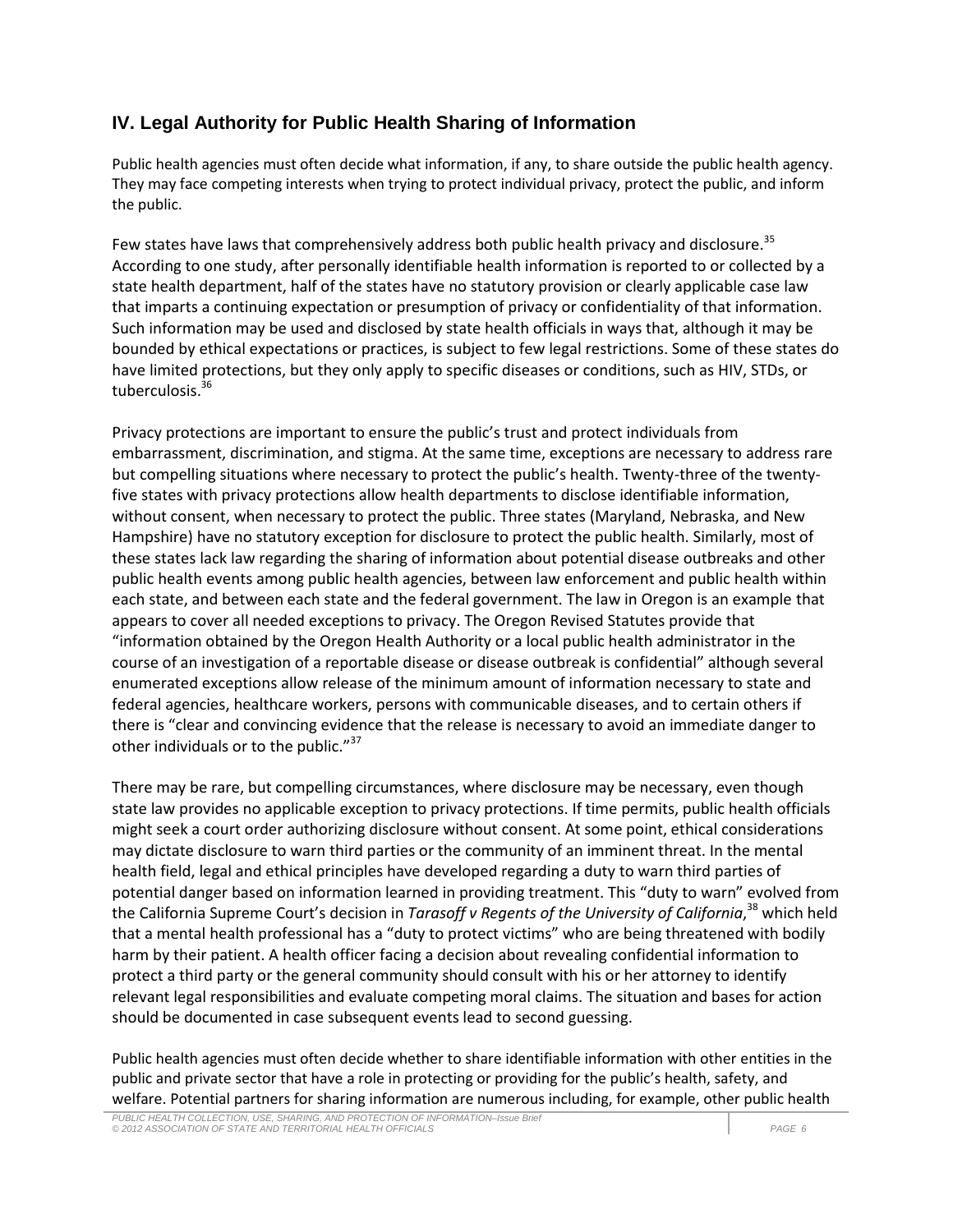agencies, governmental agencies that protect and regulate food sources, animal health, and the environment, social services agencies, emergency management and homeland security departments, law enforcement, and the healthcare sector. Some states have statutory language recognizing the need to share information to investigate and respond to a threat; other states may rely on their general authority to support such sharing. When identifiable information is not necessary, public health agencies might be able to avoid legal questions by simply providing de-identified information.

Most, if not all, state public health agencies support national public health surveillance by voluntarily sharing a portion of their data with the Centers for Disease Prevention and Health Promotion (CDC). The data from states are used by CDC to evaluate disease trends, publish aggregate data, assess the effectiveness of prevention and control measures, identify populations or geographic areas at high risk, formulate prevention strategies, develop public health policies, and work with the international community to identify and contain global outbreaks.<sup>39</sup> For national reporting, personally identifiable information is generally unnecessary and CDC does not request it for this purpose.

Public health agencies must also decide what information to share with the public and the media and the timing of such disclosures, especially when information is preliminary or incomplete. Communication with the public is crucial, especially in times of crisis. Requests for information are frequently directed to public health agencies, which must comply with Freedom of Information laws. Under such laws, requested information must be provided unless an exception applies. Public health agencies must review requested information to determine the risk that public disclosure might jeopardize an investigation or response, expose private or sensitive information, or threaten security. If the public health agency has concerns about disclosure, it will need to determine what information that it might withhold under applicable law and clearly articulate the basis for denying the request for information.

Health officials face many questions and challenges when deciding how much information they can or should disclose to inform the public while still protecting individual privacy. Even without personal identifiers, the more information the health agency discloses, the greater the risk to personal privacy. For example, even though an individual's name is withheld, a health official must consider whether information (e.g. county of residence, age, or surrounding circumstances) might allow an individual to be identified. For instance, information disclosed by public health staff might be used by the press as leads or combined with other information to identify an individual.

The health official may be asked questions about a specific individual. Does the health official violate privacy by publicly talking about an individual who has already been publicly identified, for example, by the media, family, or individual? Andrew Speaker's name was published throughout the media as the individual who caused an international scare when he flew with multi-drug resistant tuberculosis from Atlanta, Georgia to Europe for his wedding and honeymoon. Nonetheless, consistent with its policy, the CDC did not identify Mr. Speaker in its communications even after his name had been published.<sup>40</sup> When identifying information is public or a case is likely to generate a lot of media interest, consent from the individual or family to reveal identifying information is the safest course to prevent the appearance or a claim of breach of privacy. If a health official reveals identifying information based on the family's consent, it is important that the public is informed that permission was given to maintain its trust.

To address competing interests, the challenge of informing the public while protecting privacy, and the wide variation in information released by public health agencies, the Association of Health Care Journalists, Association of State and Territorial Health Officials, and National Association of County and City Health Officials have developed guidance for health officials and journalists related to the release of information concerning deaths, epidemics or emerging diseases.<sup>41</sup>

*PUBLIC HEALTH COLLECTION, USE, SHARING, AND PROTECTION OF INFORMATION–Issue Brief © 2012 ASSOCIATION OF STATE AND TERRITORIAL HEALTH OFFICIALS PAGE 7*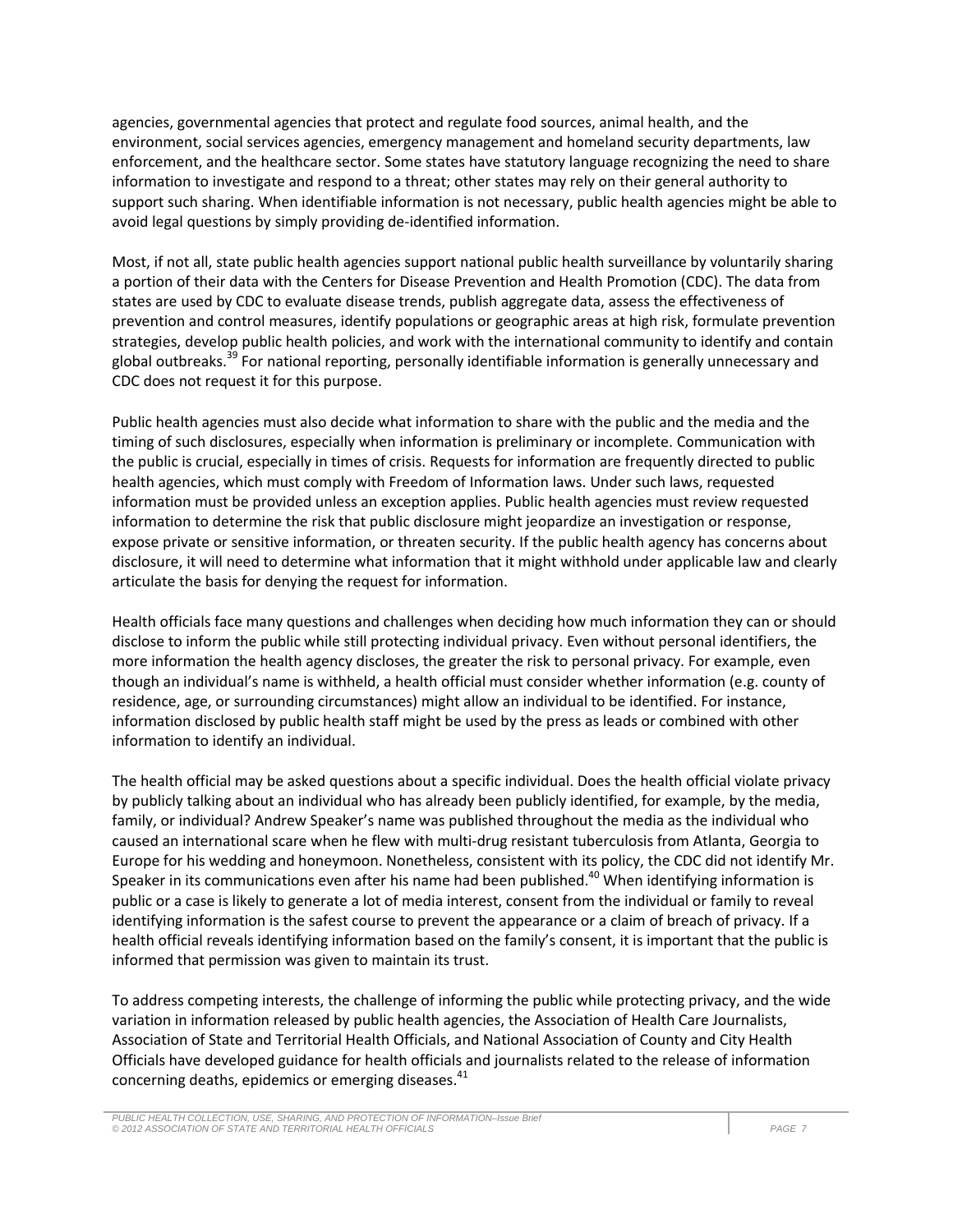## **V. Legal Authority for Public Health Protection of Information**

All 50 states, the District of Columbia, and some territories have some form of freedom of information (FOI) law that governs documents at the state and local (cities, counties, school districts) level. The federal government also has a FOI law that applies to documents held by the CDC and other federal agencies. These laws may be called "Freedom of Information," "Public Records," "Open Records," or "Sunshine" laws. FOI laws ensure an open government. They are based on the premise that democratic governments must remain accountable to their citizens through the disclosure of information. By requiring governmental agencies to provide access to requested documents, FOI provides a vehicle for citizens and organizations to gain access to government-held documentation. For most states, these laws are statutory. In a few states – including California and North Dakota – the state's constitution also covers the public's right to information.  $42$ 

The provisions of state FOI laws vary significantly with respect to issues such as the time period within which an agency must provide the requested documents, how much an agency is allowed to charge for providing documents, whether the state government provides an ombudsman, whether the document requester must give a reason for wanting the documents, and so on. Generally, the reason for requesting a document is irrelevant and some FOI laws prohibit government from requiring the requester to state the purpose of the request.<sup>43</sup> On the other hand, the purpose of a request may be relevant in some instances where, for example, certain categories of records may be released for limited purposes only, such as administrative, statistical, or qualified research purposes. Additionally, the purpose may be relevant to exemptions that include a balancing test, such as exemptions that require an individual's privacy interest to be balanced against the public's interest in disclosure.<sup>44</sup>

Generally, records obtainable under FOI laws include all "agency records" – such as print documents, photographs, videos, maps, e-mail and electronic records – that are under an agency's possession and control. The person making the request must describe the records with reasonable or sufficient particularity so that the agency can locate the documents being requested. Once the request has been received by the agency, the agency must respond to the request within the period dictated by statute. Under some laws, failure to respond within a mandated time is considered a denial. The agency, upon receipt of request, may either release documents in full, release documents in part, withhold documents in full or not find any responsive documents. Generally, FOI laws are to be construed in favor of disclosure and exemptions are to be narrowly construed. If the requester disagrees with an agency's decision, he or she may appeal as provided by statute.

#### **Applicability of FOI Laws to Public Health Emergency Preparedness and Response**

This general policy of public disclosure may prove problematic in the event of a public health emergency, such as an infectious disease outbreak. Disclosing the identity of infected individuals covered by isolation and quarantine orders may subject them to discrimination or retaliatory activities, while disclosing the scope of government containment efforts may intensify public panic. Additionally, some information may need to be withheld to protect national security, such as diagrams of utilities or communications systems and other essential components of a community's infrastructure that may be targets for terrorists. In these situations, the government may seek to maintain the confidentiality of certain public records to protect individuals and the public at large. Even so, the government's ability to restrict access to public records is extremely limited and depends on the applicability of an exemption to disclosure. If an exemption applies, then the agency must identify the exemption in its denial.

#### **Exemptions to the General Rule of Access to Public Records**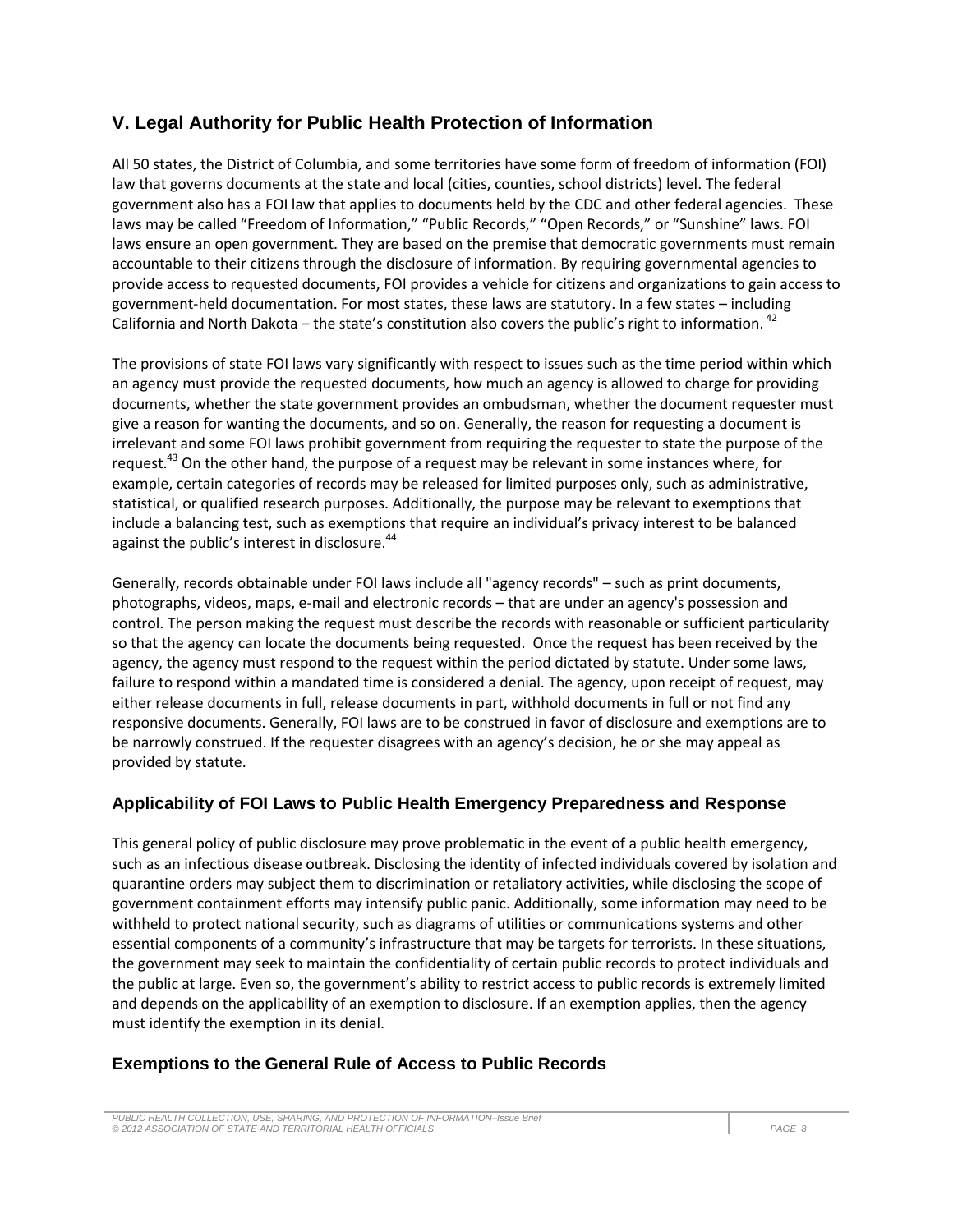The exemptions to disclosure vary among the states. Public health agencies should review their FOI law to determine specific exemptions that might apply in their state. Public health agencies must also consider court opinions that interpret the scope and applicability of these exemptions to various factual scenarios. The following are categories of exemptions that might apply to sensitive information held by a public health agency. While these categories are common to most states, all categories may not be covered by all states and the terms of applicability may vary.

#### *Information Not Subject to Disclosure Under Another Law*

FOI laws recognize the array of federal and state laws that require agencies to keep certain information confidential. Thus, FOI laws exempt from disclosure "information not subject to disclosure under another law." This means the public is prohibited access to either public records or identifiable information in public records declared confidential by state statute such as communicable disease reports, HIV patient data, patient medical records, immunization data, cancer registries, or vital records. Access is also prohibited when federal privacy laws prohibit disclosure, such as educational records protected by the Family Educational Rights and Privacy Act (FERPA),<sup>45</sup> substance abuse diagnosis and treatment records covered by federal regulations,<sup>46</sup> or identifiable information about veterans or their families covered by the VA Claims Confidentiality Statute.<sup>47</sup>

The federal Privacy Rule,<sup>48</sup> adopted by the U.S. Department of Health and Human Services under the Health Insurance Portability and Accountability Act (HIPAA),<sup>49</sup> establishes minimum national standards to protect individually identifiable health information. Generally, however, information covered by the Privacy Rule does not qualify for exemption as "information not subject to disclosure under another law." In other words, when a FOI law requires disclosure, it trumps HIPAA. This is because the Privacy Rule does not supersede state disclosure requirements. HIPAA defers to state law by permitting disclosures that are required by state law if the disclosure meets the requirements of the law.<sup>50</sup> Thus, the Supreme Court of Ohio ordered a city health department to release lead citations and lead-risk-assessment reports to a newspaper under Ohio's FOI law, even though the reports identified addresses of children with blood tests showing elevated lead levels.<sup>51</sup> While the Privacy Rule may not protect individually identifiable health information from disclosure, depending on a state's law, other FOI exemptions that cover personal privacy, health information, or medical records may apply.

At times, federal agencies may provide sensitive information to state or local public health agencies, requesting that the information be kept confidential. Public health agencies should review their laws to ensure that they are able to protect this information from disclosure should it be covered by a FOI request. When state law is uncertain, the public health agency may want to seek the federal agency's advice on federal laws that might apply.

#### *Personal Privacy*

In many states, information of a personal nature may be exempted from disclosure. The legal source for this exemption varies among states and may be based on federal<sup>52</sup> or state constitution,<sup>53</sup> FOI or other statutes, or caselaw.<sup>54</sup> Some states have laws that grant rights to individuals regarding information that the government collects and maintains about them. For example, Minnesota's Data Practices Act requires state government to give individuals notice of the legal basis for collecting their information, whether providing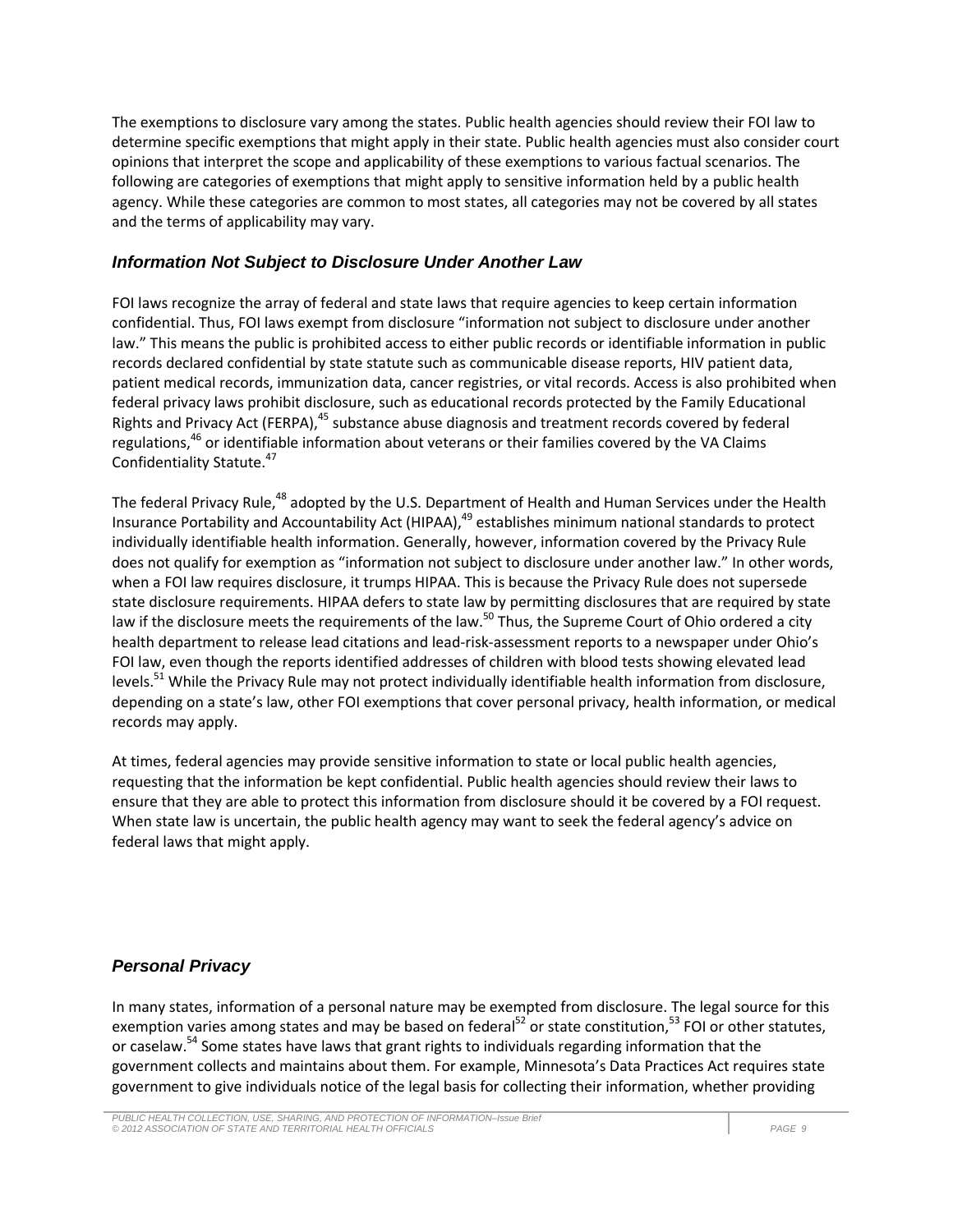the information is mandatory, and with whom the law requires their information be shared. State government is prohibited from disclosing an individual's private information unless allowed by law.<sup>55</sup>

Many states have statutory exemptions under their FOI law covering "information of a personal nature if public disclosure of the information would constitute a clearly unwarranted invasion of an individual's privacy" (Michigan),<sup>56</sup> "personnel, medical or similar files, the disclosure of which would constitute an unwarranted invasion of personal privacy" (California),<sup>57</sup> or "personal documents" relating to an individual, including any information relating to "personal finances, medical or psychological facts." (Vermont).<sup>58</sup> Whether disclosure of information would constitute an unwarranted invasion of an individual's privacy is a factual question that requires weighing the public's interest in disclosure and the individual's interest in personal privacy. 59

Illinois' FOI law includes exemptions for both "private information" and for "personal information contained within public records, the disclosure of which would constitute a clearly unwarranted invasion of personal privacy, unless the disclosure is consented to in writing by the individual subjects of the information." These terms are defined by its FOI law. "Private information" refers to unique identifiers, including a person's social security number, driver's license number, employee identification number, biometric identifiers, personal financial information, passwords or other access codes, medical records, home or personal telephone numbers, personal email addresses, and home addresses if attributable to a person. "Unwarranted invasion of personal privacy" means "the disclosure of information that is highly personal or objectionable to a reasonable person and in which the subject's right to privacy outweighs any legitimate public interest in obtaining the information." However, disclosure of information that bears on the public duties of public employees and officials shall not be considered an invasion of personal privacy.<sup>60</sup>

Generally, a "personal privacy" exemption does not apply to corporations. For example, the U.S. Supreme Court ruled that corporate information does fall within the federal FOIA exemption for personal privacy.<sup>61</sup> The Court established that the term "personal" is often used to only refer to the individual and never used to refer to a corporation and is in fact more often used to refer to strictly non-business information.

Whether the personal privacy exemption applies to deceased individuals varies by state and may depend on judicial interpretation of a personal right to privacy. For example, with regard to an autopsy report, the Michigan Supreme Court ruled that the personal privacy exemption does not apply to individuals who are decreased<sup>62</sup> whereas an Illinois court ruled that autopsy reports are covered by this exemption.<sup>63</sup>

Information that is de-identified does not usually raise privacy concerns. That said, in this era of electronic databases and linkage capabilities, it may be difficult to determine whether information that has been stripped of personal identifiers is "identifiable." In *Southern Illinoisan v Dept of Public Health*, <sup>64</sup> the Illinois Supreme Court ordered the state health department to provide a newspaper with cancer registry data it had requested under Illinois' FOI law, even though the state's expert witness could re-identify individuals from the supposedly de-identified information. The expert, based on her extensive education, knowledge, and experience, could determine identity using her six-step process. Regardless, the Court ruled, this does not necessarily mean, without more, that a threat exists that other individuals will be able to do so as well.

### *Health information or Medical Records*

All or most states protect identifiable health information or medical records. This information may be protected from disclosure by a stand-alone law that covers medical records (Arizona),  $^{65}$  by a specific exemption to a state's FOI law (Michigan),<sup>66</sup> or by more general exemptions regarding information of a personal nature that relates to a particular individual (Massachusetts).<sup>67</sup> Not all states provide absolute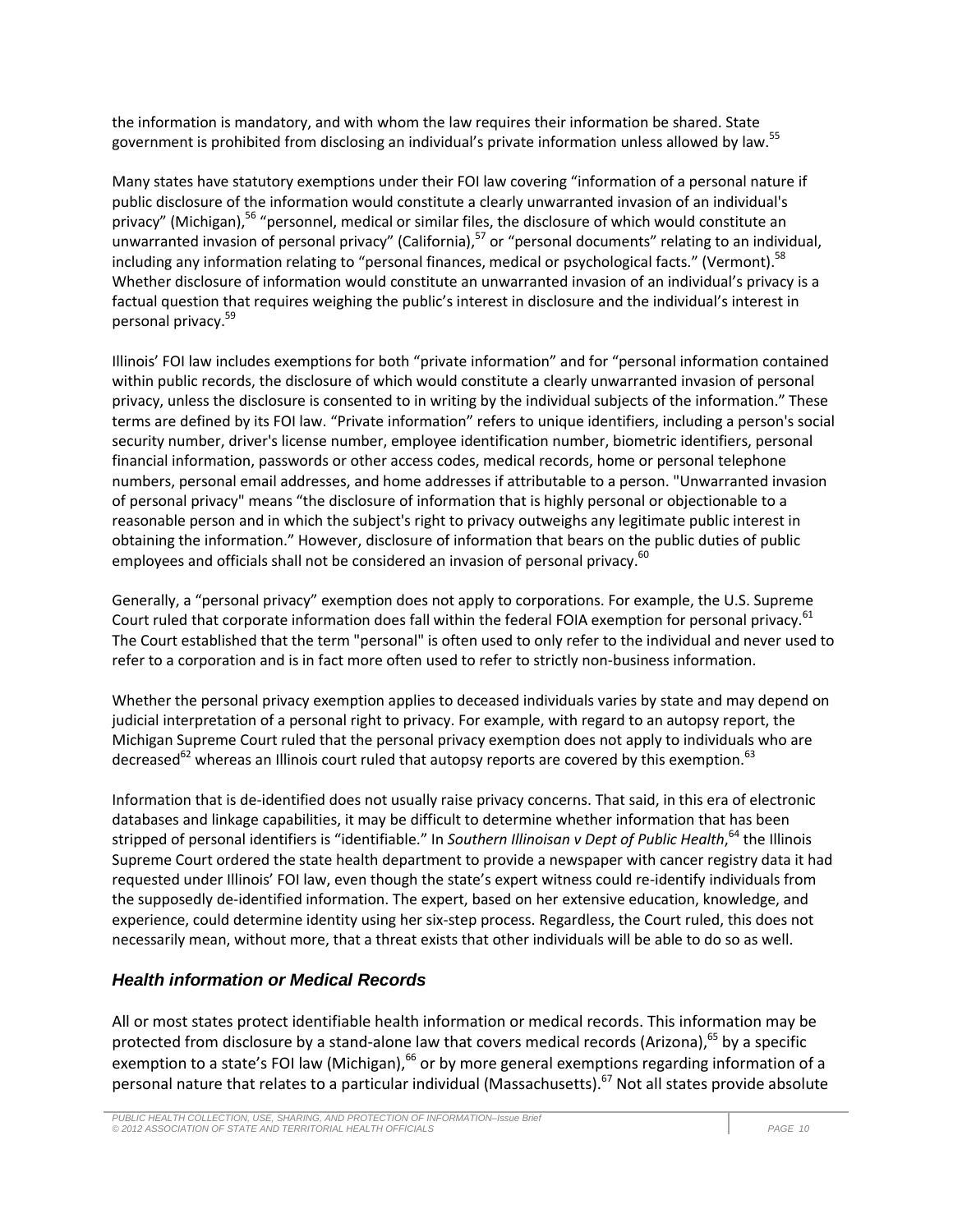protection. For example, West Virginia's FOI law protects "[i]formation of a personal nature such as that kept in a personal, medical, or similar file, if the public disclosure thereof would constitute an unreasonable invasion of privacy, unless the public interest in by clear and convincing evidence requires disclosure in the particular instance."<sup>68</sup> 911 logs, recordings or transcripts may be subject to disclosure (Oklahoma), $^{69}$  exempt from disclosure (Wyoming), $^{70}$  or considered on a case-by-case basis after determining whether the "public interest in disclosure outweighs interest in nondisclosure" (South Dakota).<sup>71</sup> Likewise, protection or disclosure of identifiable information in public ambulance reports or search and rescue operations vary among the states.<sup>72</sup>

#### *Business Information*

Documents and information maintained by the private sector are not public records, and thus, not subject to FOI requests. However, when information and documents are submitted by private entities and individuals to government agencies, they are public to the extent they form part of the records of that agency. Businesses may be reluctant to reveal information about their sales, services, distribution routes, inventories, or infrastructure if such information may be disclosed to competitors or the general public. This type of information may be important to surveillance, preparedness planning, and emergency response.

Most states protect business information from disclosure to some extent, but the degree of and criteria for exemption from FOI laws vary. For example, in Idaho, Rhode Island, and South Dakota, FOI laws provide exemptions for most business documents with commercial information, financial data, and trade secrets.<sup>73</sup> In contrast, in Illinois, disclosure must be likely to harm the competitive position of the business that submitted the information.<sup>74</sup> Utah and Wyoming require, in addition, that the government show that the disclosure would hinder its ability to collect such information in the future.<sup>75</sup> Massachusetts and Michigan both protect trade secrets or commercial or financial information, but only if the information is voluntarily provided to an agency for use in developing governmental policy and upon a promise of confidentiality.<sup>76</sup>

### *Investigatory Records*

During the course of an investigation, health agencies might want to withhold information or preliminary findings until an investigation is complete. State laws vary on their protection of investigatory records – some apply only to criminal investigations, while others include civil and administrative investigations. If an investigation is pending, investigatory records may be withheld if disclosure would interfere with the investigation. A balancing test may be required comparing the public's interest in nondisclosure and the public's interest in access. Once an investigation is completed, the public interest in disclosure is likely to prevail. Laws vary on whether autopsy reports are confidential, some states make such reports that result from investigations by medical examiners confidential, while other states require disclosure, and for others disclosure may depend on whether the autopsy is performed as part of a criminal investigation or whether the investigation is complete. $77$ 

### *National and/or State Security*

States have enacted an array of laws to protect information that might jeopardize public safety or state or national security if publicly disclosed. These laws may protect emergency response plans, evacuation plans, security plans and procedures, vulnerability assessments intended to prevent or mitigate a terrorist attack, emergency health procedures in case of a terrorist attack, and architectural drawings of government buildings and infrastructure such as utility plants, bridges and water supply, sewage disposal, transportation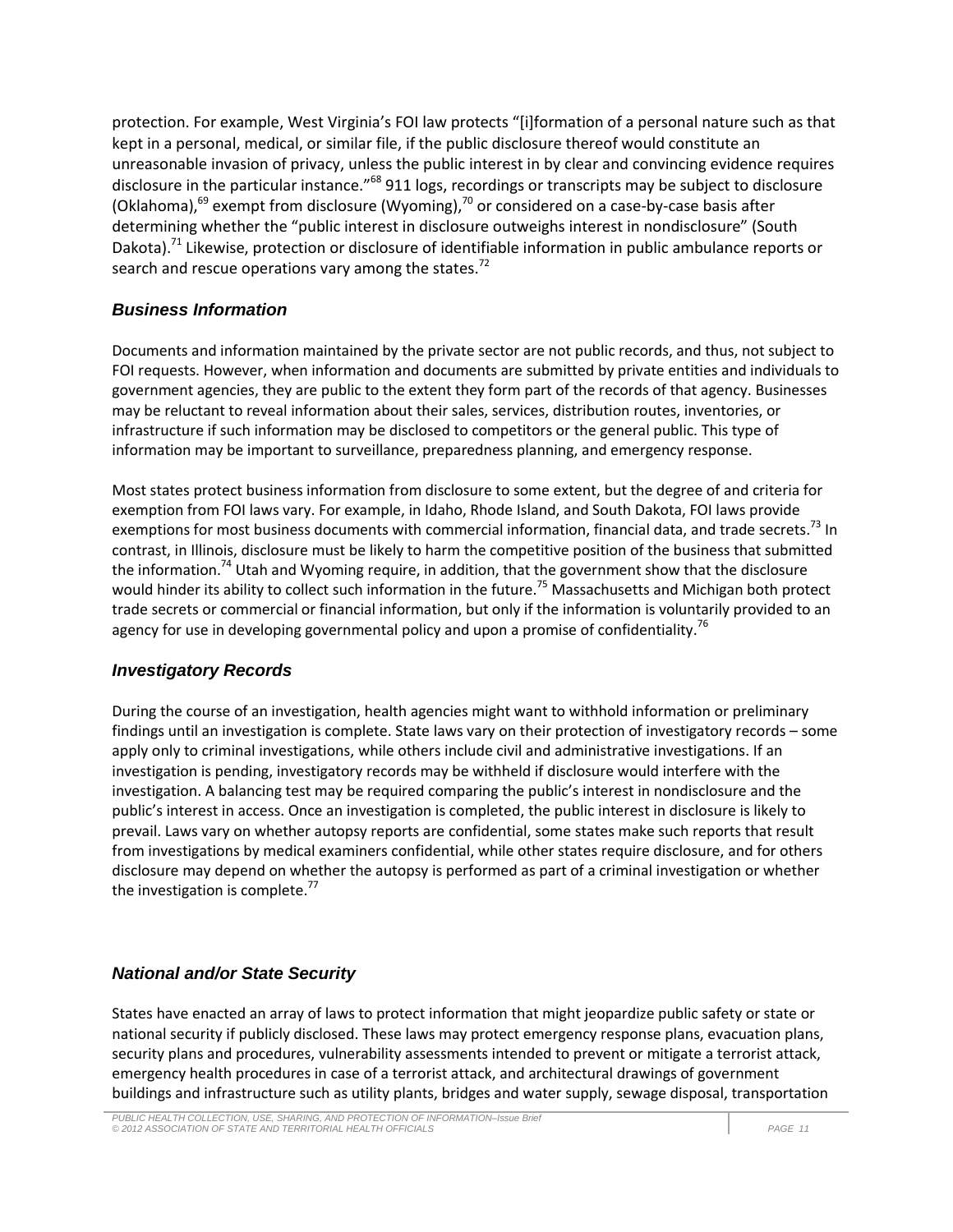and communications systems.<sup>78</sup> Some states – such as New Jersey, North Carolina, and Ohio – have defined "public records" subject to the state FOI law to exclude certain security-related information.<sup>79</sup> FOI laws in other states contain exemptions from disclosure, which vary in coverage and criteria for withholding information from the public. Some states require that interests in disclosure and nondisclosure be balanced. In Michigan and Missouri, for example, security information is not exempt from disclosure if "the public interest in disclosure outweighs the public interest in nondisclosure in the particular instance."<sup>80</sup>

When claiming an exemption, public health agencies should be prepared to explain how disclosure of requested information could jeopardize security or public safety. The Connecticut Supreme Court ruled that a town must release electronic maps (Geographic Information System data) to an open records requester despite the town's claim that the information could compromise public safety. The court held "[g]eneralized claims of a possible safety risk" are not enough to satisfy the government's burden of proof on an exemption claim.<sup>81</sup> In Texas, per the Attorney General's Informal Ruling, as with any exception to disclosure, a securityrelated claim must be accompanied by an adequate explanation of how the responsive records fall within the scope of the claimed exemption.<sup>82</sup>

Some states have enacted special procedures that must be followed if denying a request for government records for security reasons. Indiana law requires that the agency consult with the counterterrorism and security council prior to denying a request. If the request is denied, either the agency or the council must provide a general description of the record being withheld and of how disclosure of the record would have a reasonable likelihood of threatening the public safety.<sup>83</sup> In Georgia, in the event of a court challenge to official nondisclosure of security-related records, the court may review the documents in question in private and condition any disclosure upon such measures as the court finds necessary to protect against the endangerment of life, safety, or public property.<sup>84</sup>

# **VII. Federal Laws Governing Information Collection, Use, and Protection**

For the most part, state law governs state and local public health agencies' collection, use, sharing, and protection of personal and health information to prevent and respond to a public health emergency. Some federal laws that impact state and local public health agencies are discussed below; however, this is not intended to be an exhaustive list of all federal laws that might apply.

Several laws authorize the federal government to establish surveillance systems and collect surveillance data provided by state and local health departments. For example, the Public Health Security and Bioterrorism Preparedness and Response Act of 2002<sup>85</sup> authorized funding to improve public health surveillance and reporting at the state and local level and to integrate federal, state, and local systems.<sup>86</sup>

While the federal government has established systems to collect and integrate information, generally, state and local reporting is voluntary and information is provided consistent with a particular state's law. Of course, the federal government, exercising its spending power, may provide funding to state and local governments to improve public health surveillance or engage in other activities to protect the public, conditioning funding on data sharing. Conversely, the federal government may condition funding on a state's ability to protect information. In this regard, the CDC requires states that receive funding to establish and maintain cancer registries to agree to protect the privacy of the participants and the information collected.<sup>87</sup>

Federal laws may require that federal, state, and local agencies keep information confidential.<sup>88</sup> For example, certain information regarding vaccine tracking and distribution provided by HHS to state and local governments is confidential.<sup>89</sup> The federal government is authorized to allow state and local health officials to access this information to provide for the needs of its populations during an influenza pandemic or time of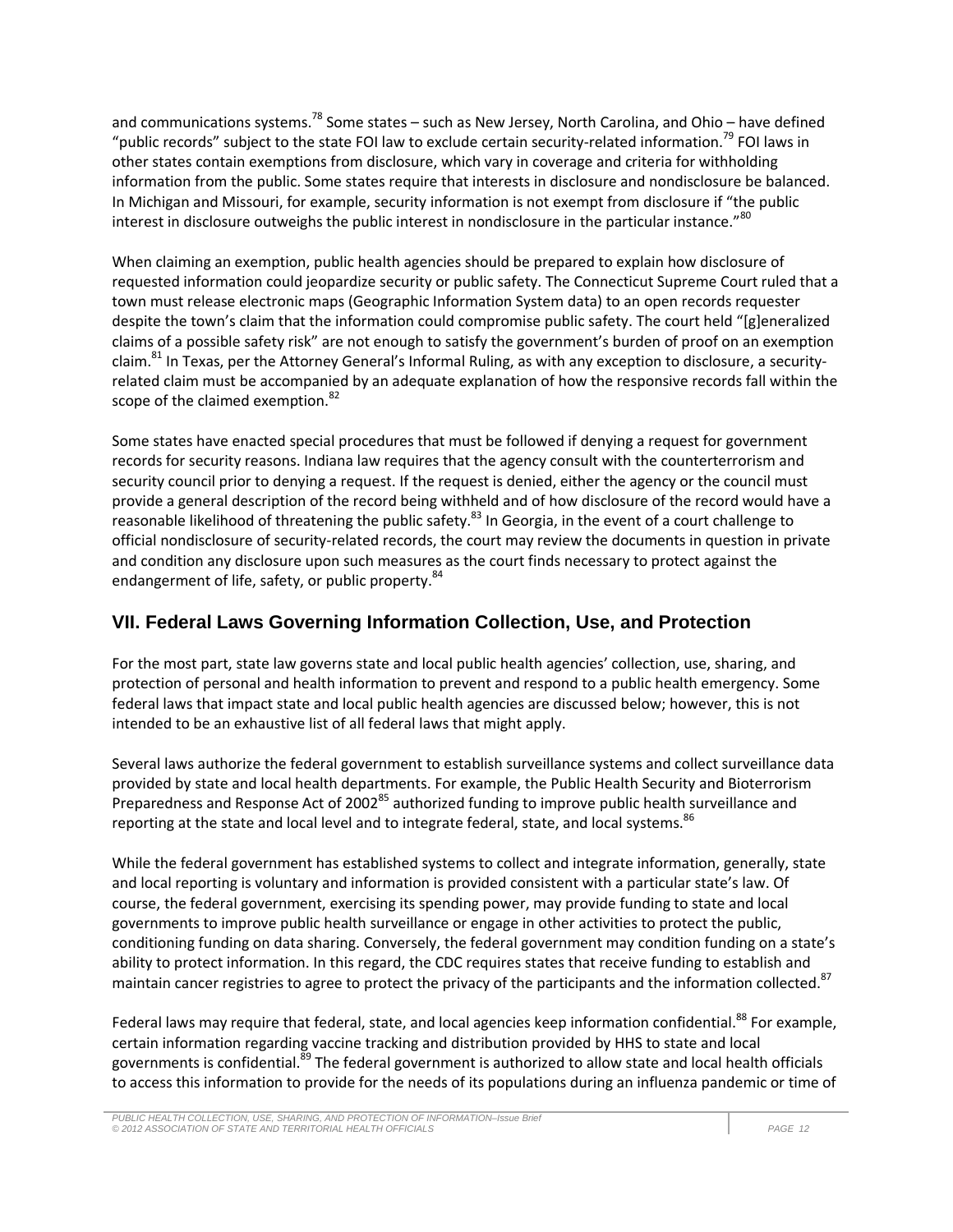vaccine shortage or supply disruption. In turn, state and local governments are to protect the confidentiality of this information.Additionally, information concerning critical infrastructure that is voluntarily provided to the federal government by the private sector is privileged and confidential.<sup>90</sup> The law was passed by Congress to encourage private industries to share infrastructure security information with the government by promising confidentiality of those records. While the federal government may share this information with state and local government and agencies, those agencies must protect its confidentiality.<sup>91</sup>

Federal regulations adopted under HIPAA and the Family Educational Rights Privacy Act (FERPA) also impact public health agencies' collection, use, sharing, and protection of personal and health information.

#### **HIPAA Privacy Rule**

Healthcare providers – including physicians, hospitals, laboratories, and health plans – are major data sources for disease prevention and control. Most of these providers are covered entities that are subject to privacy standards established by the federal Privacy Rule<sup>92</sup> adopted by the U.S. Department of Health and Human Services under the Health Insurance Portability and Accountability Act (HIPAA).<sup>93</sup> The Privacy Rule established national minimum standards to protect the privacy of individually identifiable health information (referred to as "protected health information" or "PHI") and gives patients an array of rights with respect to that information. A covered entity is prohibited from using or disclosing PHI without the written authorization of the patient unless required or permitted by the Privacy Rule. A covered entity that violates the Privacy Rule is subject to civil or criminal penalties.

The Privacy Rule need not impede the collection, use, and disclosure of PHI by public health agencies to prevent or protect the public from disease or other threats. The Privacy Rule does not apply to "de-identified information," e.g. aggregate statistical data or data stripped of individual identifiers. Information may be deidentified by removing 18 identifiers specified in the Rule, provided that the covered entity does not have actual knowledge that the remaining information can be used alone or in combination with other reasonably available information to identify a subject (safe harbor de-identification).<sup>94</sup> These identifiers include personal identifiers (such as name, address, telephone number, birth date, social security number) and non-personal identifiers (such as geographic information smaller than a state and dates directly associated with an individual). Alternatively, a covered entity may rely on a determination by a properly qualified statistician using accepted analytic techniques who concludes the risk of re-identification is substantially limited (statistical de-identification). Since an expert must determine that information is statistically de-identified, most covered entities opt for the safe harbor by removing the specified identifiers.

The Privacy Rule also allows covered entities to disclose a "limited data set" for public health purposes pursuant to a limited use agreement.<sup>95</sup> A limited data set is more useful for public health purposes because it includes dates (such as admission, discharge, service, date of birth or death), geography (city, county, five digit zip code); and ages (in years, months or days). Disclosure of limited data sets to public health agencies may be sufficient for some public health purposes, such as syndromic surveillance.

More importantly, the Privacy Rule recognizes the legitimate need for public health authorities and others responsible for ensuring public health and safety to have access to protected health information to carry out their public health activities.<sup>96</sup> The Privacy Rule was not intended to interfere with the implementation of state law such as mandatory reporting of diseases, immunizations, or information for vital records. A covered entity is allowed to disclose PHI as required by such laws.  $97$ 

Moreover, the Privacy Rule was not intended to interfere with public health's mission. In order to balance personal privacy with public health, the Privacy Rule permits covered entities to disclose PHI without authorization to public health authorities and their authorized agents for public health purposes, including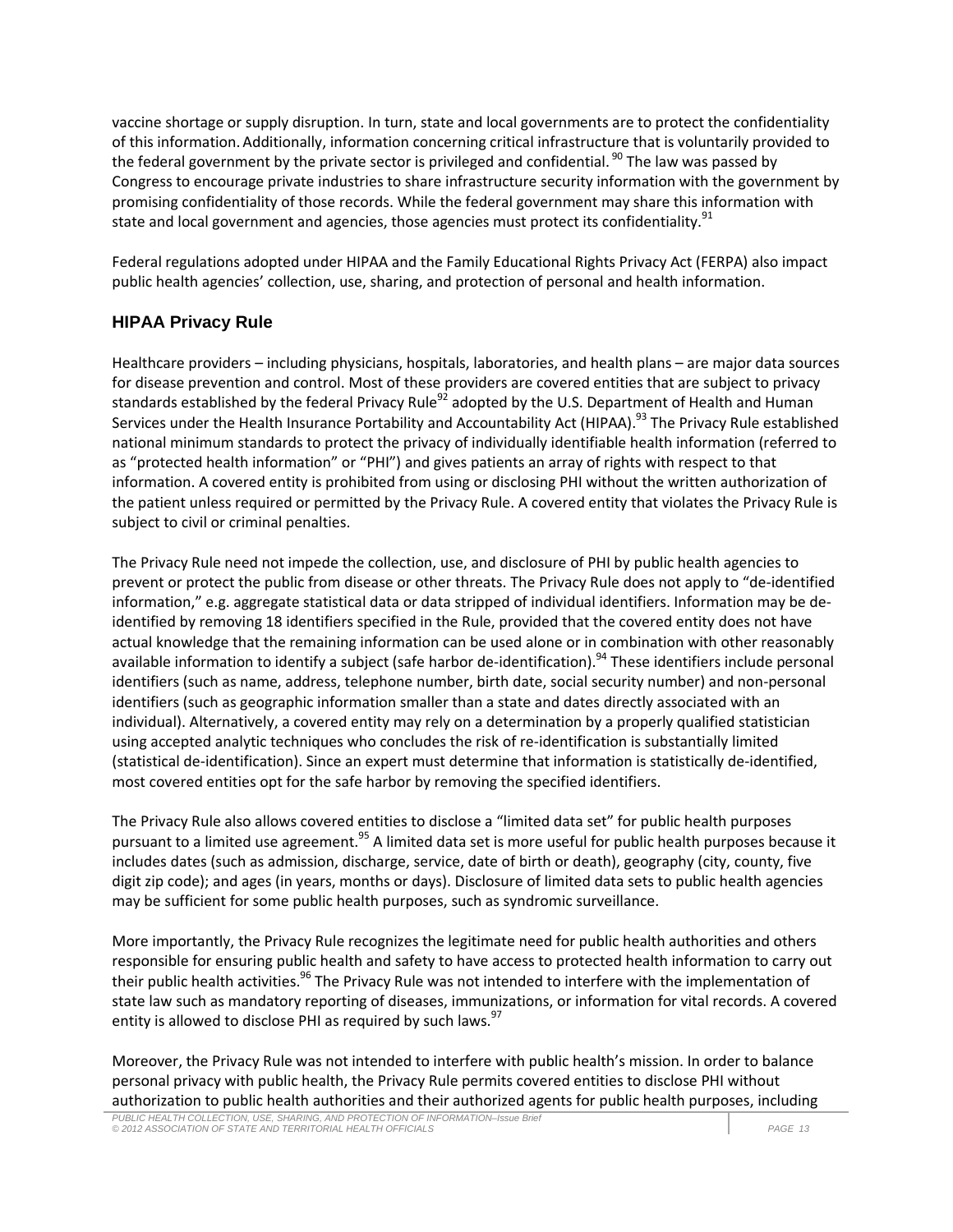but not limited to public health surveillance, investigations, and interventions.<sup>98</sup> Accordingly, physicians, laboratories, and other healthcare providers may provide fully identified health information to public health agencies without violating HIPAA. This exception requires that a legal basis exists for the activity and includes both actions that are permitted and actions that are required by law. This means that state or local laws need not specify each and every case in which use of PHI may be necessary to protect the public. To the extent that a public health agency is a covered entity, it may use, as well as disclose, PHI for public health purposes. 99

Disclosures of PHI to public health agencies may be supported by several additional exceptions to HIPAA's authorization requirement. These exceptions may also allow covered entities to provide necessary information to organizations and individuals that are neither public health agencies nor their agents without the patient's authorization. These include: (1) for treatment of the individual or payment for care,<sup>100</sup> (2) to family and friends involved in a patient's care if the patient is unable to indicate his or her oral consent,  $^{101}$  (3) to avert a serious threat to health or safety of a person or the public,<sup>102</sup> (4) to protect national security,<sup>103</sup> (5) to law enforcement under certain conditions,  $^{104}$  and (6) for administrative or judicial proceedings.  $^{105}$  Of course, the HIPAA Privacy Rule does not apply to disclosures made by entities that are not covered by HIPAA. This means that the HIPAA Privacy Rule should not restrict communications by organizations providing shelter, food, or other assistance that is not healthcare.

For a more detailed discussion of HIPAA's provisions as applied to use and disclosure of identifiable health information for public health purposes, see materials contained in the *Public Health and Schools Toolkit*.

Although the Privacy Rule need not interfere with public health surveillance and investigation, some healthcare providers might hesitate or refuse to provide needed information based on their misunderstanding of the Privacy Rule or fear of violating its standards. Public Health agencies can alleviate some qualms by giving the healthcare provider a written statement explaining the legal basis under which the information is requested. In this regard, the Privacy Rule states that a covered entity may rely, if such reliance is reasonable under the circumstances, on such a written statement, or, if a written statement would be impracticable, an oral statement of such legal authority.<sup>106</sup>

#### **Family Educational Rights and Privacy Act**

State laws may require that schools report communicable disease cases, immunizations, or other matters of public health importance. However, schools that receive funds for a program administered by the U.S. Department of Education may be limited by the Family Educational Rights and Privacy Act (FERPA)<sup>107</sup> and federal regulations adopted thereunder.<sup>108</sup> FERPA is a federal law that protects the privacy of student education records while allowing students and parents greater access to these records. Generally, schools must have written permission from the parent or eligible student in order to release any information from a student's education record. Any state law that conflicts with FERPA and its regulations is pre-empted by the federal law, and the federal requirements take precedence over the state requirements.

Schools may disclose students' records, without consent, if allowed by exceptions set out in FERPA or its regulations. These exceptions include directory information (such as name and contact information), information necessary to protect the health or safety of the student or other individuals, information necessary to comply with a judicial order or lawfully issued subpoena, and disclosures to organizations conducting certain studies for or on behalf of the school.<sup>109</sup>

For a more detailed discussion of FERPA's provisions as applied to disclosure of student records for public health purposes, see materials contained in the *Public Health and Schools Toolkit*.

*PUBLIC HEALTH COLLECTION, USE, SHARING, AND PROTECTION OF INFORMATION–Issue Brief © 2012 ASSOCIATION OF STATE AND TERRITORIAL HEALTH OFFICIALS PAGE 14*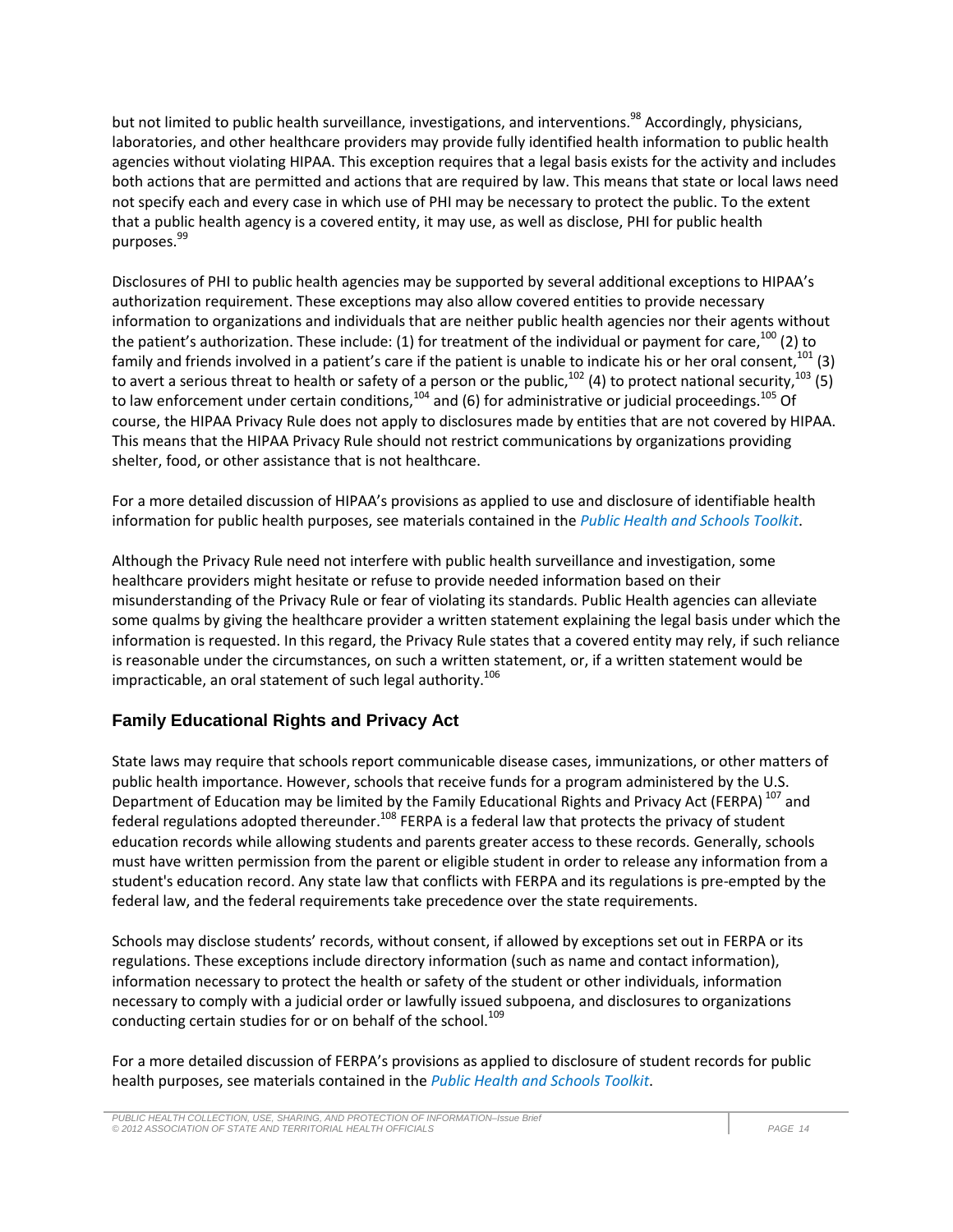## **VIII. Data Protection and Data Security Laws**

This Issue Brief has focused on "data privacy" including appropriate collection, use and disclosure of personal or sensitive information. "Data security" is equally important and essential to ensure privacy. Such security includes practices to ensure that stored data is safe from unauthorized access and is transferred in a secure manner. Although beyond the scope of this Issue Brief, public health agencies must identify and ensure compliance with federal and state laws that apply to the security of data they maintain. These include laws that cover electronic health information, such as the HIPAA security rule,<sup>110</sup> and databases that contain sensitive personal information such as state identity theft protection laws. In addition to setting security standards, these laws may require notification of individuals whose information is compromised and establish sanctions for security breaches.

## **Conclusion**

State law mostly governs collection, use, and sharing of information by public health agencies to prevent disease and injury and protect the public against health threats. These laws vary state-by-state. Public health agencies need to understand their legal authority to collect and use identifiable information. They also need to understand their responsibilities, including their responsibility and legal authority to protect sensitive or private information from public disclosure.

*Sources:*

 $\overline{a}$ 

<sup>3</sup> Mariner W. "Mission Creep: Public Health Surveillance and Medical Privacy." *Boston University Law Review.* 87:347-395. Available at [http://www.bu.edu/law/central/jd/organizations/journals/bulr/volume87n2/documents/MARINERv.2.pdf.](http://www.bu.edu/law/central/jd/organizations/journals/bulr/volume87n2/documents/MARINERv.2.pdf) Accessed Nov. 15, 2012. <sup>4</sup> Stoto M. "Public Health Surveillance in the Twenty-First Century: Achieving Population Health Goals While Protecting Individuals' Privacy and Confidentiality." *The Georgetown Law Journal.* 96:703-719. Available at

[http://georgetown.lawreviewnetwork.com/files/pdf/96-2/Stoto.PDF.](http://georgetown.lawreviewnetwork.com/files/pdf/96-2/Stoto.PDF) Accessed Nov. 15, 2012.

<sup>11</sup> CDC. "What is Syndromic surveillance?" *MMWR*. 2004. 53:5-11. Available at

<sup>1</sup> *Jacobson v. Com. of Massachusetts*, 197 U.S. 11 (1905). Available a[t http://caselaw.lp.findlaw.com/cgi](http://caselaw.lp.findlaw.com/cgi-bin/getcase.pl?court=us&vol=197&invol=11)[bin/getcase.pl?court=us&vol=197&invol=11.](http://caselaw.lp.findlaw.com/cgi-bin/getcase.pl?court=us&vol=197&invol=11) Accessed Nov. 15, 2012.

<sup>&</sup>lt;sup>2</sup> Stoto M. "Public Health Surveillance in the Twenty-First Century: Achieving Population Health Goals While Protecting Individuals' Privacy and Confidentiality." *The Georgetown Law Journal.* 96:703-719. Available at

[http://georgetown.lawreviewnetwork.com/files/pdf/96-2/Stoto.PDF.](http://georgetown.lawreviewnetwork.com/files/pdf/96-2/Stoto.PDF) Accessed Nov. 15, 2012. *See also O'Connor*, J. "Informational Privacy Protections: Do State Laws Offer Public Health Leaders the Flexibility They Need?" 2009. Available at

[http://www.sph.unc.edu/images/stories/academic\\_programs/hpaa/documents/oconnor.pdf.](http://www.sph.unc.edu/images/stories/academic_programs/hpaa/documents/oconnor.pdf) Accessed Nov. 15, 2012.

*See also* American Health Information Management Association (AHIMA). "Homeland Security Act, Patriot Act, Freedom of Information Act, and HIM (Updated)." November 2010. Available at

[http://library.ahima.org/xpedio/groups/public/documents/ahima/bok1\\_048641.hcsp?dDocName=bok1\\_048641.](http://library.ahima.org/xpedio/groups/public/documents/ahima/bok1_048641.hcsp?dDocName=bok1_048641) Accessed Nov. 15, 2012.

<sup>5</sup> Md. Regs. Code title 10 § 06.01.03 (2002).

 $6$  N.J. Admin. Code title 8, § 57-1.3 (2002).

<sup>7</sup> 28 Pa. Code § 27.3 (2002).

<sup>8</sup> S.C. Code Ann. § 44-29-10 (2002).

<sup>9</sup> Mariner W. "Mission Creep: Public Health Surveillance and Medical Privacy." *Boston University Law Review.* 87:347-395. Available at [http://www.bu.edu/law/central/jd/organizations/journals/bulr/volume87n2/documents/MARINERv.2.pdf.](http://www.bu.edu/law/central/jd/organizations/journals/bulr/volume87n2/documents/MARINERv.2.pdf) Accessed Nov. 15, 2012.

<sup>&</sup>lt;sup>10</sup> Association of State and Territorial Health Officers (ASTHO). "Information Management for State Health Officials The Impact of the HIPAA Privacy Rule on Syndromic Surveillance." 2004. Available a[t http://astho.org/Programs/e-Health/Privacy/Materials/The-Impact](http://astho.org/Programs/e-Health/Privacy/Materials/The-Impact-of-the-HIPAA-Privacy-Rule-on-Syndromic-Surveillance-(2004))[of-the-HIPAA-Privacy-Rule-on-Syndromic-Surveillance-\(2004\).](http://astho.org/Programs/e-Health/Privacy/Materials/The-Impact-of-the-HIPAA-Privacy-Rule-on-Syndromic-Surveillance-(2004)) Accessed Dec. 31, 2012.

[http://www.cdc.gov/mmwr/preview/mmwrhtml/su5301a3.htm.](http://www.cdc.gov/mmwr/preview/mmwrhtml/su5301a3.htm) Accessed Nov. 15, 2012.  $\overline{12}$  *Ibid.* 

<sup>13</sup> 173 Neb. Admin. Code Ch.1 § 003(2002).

*PUBLIC HEALTH COLLECTION, USE, SHARING, AND PROTECTION OF INFORMATION–Issue Brief © 2012 ASSOCIATION OF STATE AND TERRITORIAL HEALTH OFFICIALS PAGE 15*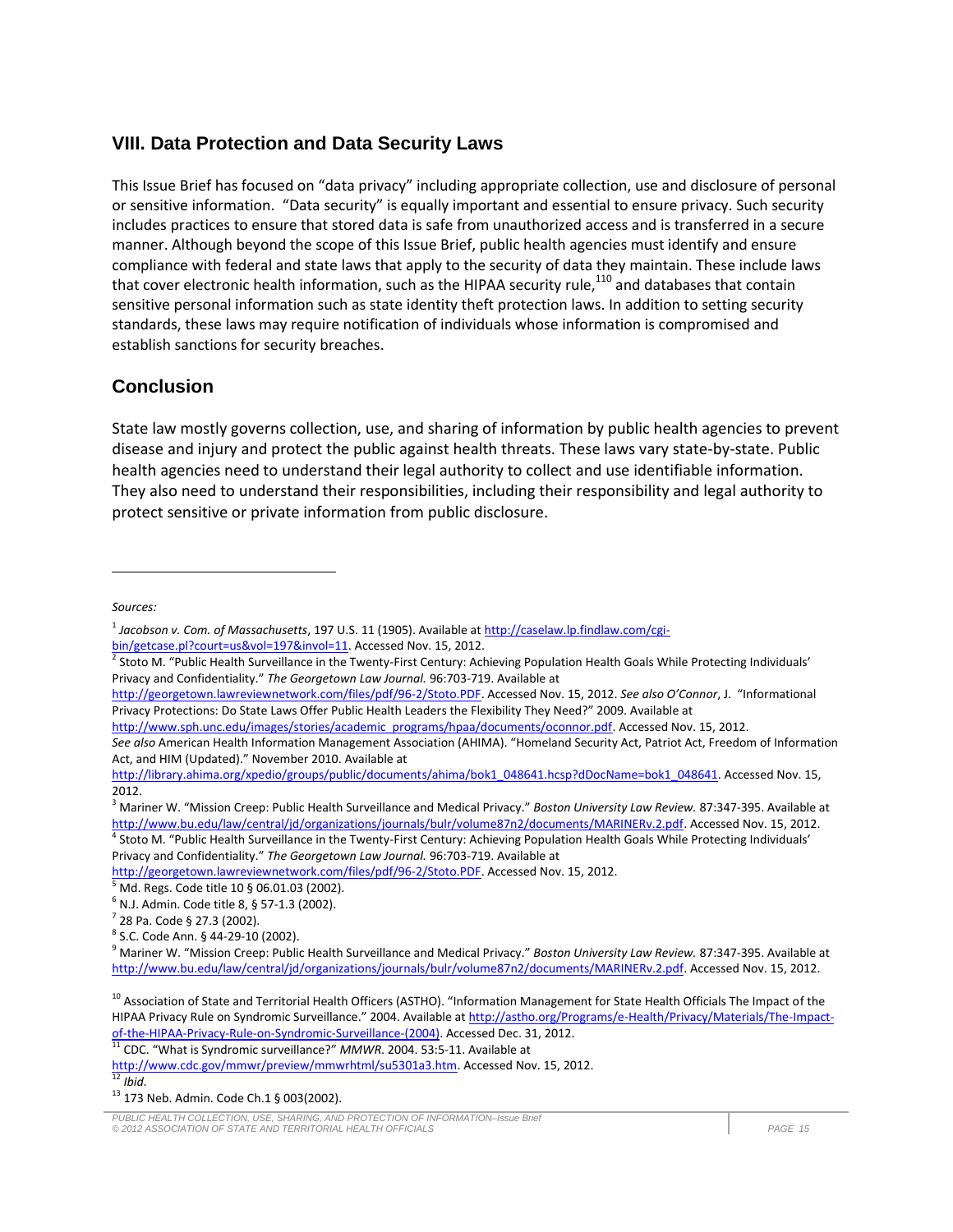<sup>14</sup> N.C. Admin. Code title 15A, r. 19A.0102 (2002) and N.C. Admin. Code title 15A, r. 19A.0103 (2002).

<sup>15</sup> Mariner W. "Mission Creep: Public Health Surveillance and Medical Privacy." *Boston University Law Review.* 87:347-395. Available at [http://www.bu.edu/law/central/jd/organizations/journals/bulr/volume87n2/documents/MARINERv.2.pdf.](http://www.bu.edu/law/central/jd/organizations/journals/bulr/volume87n2/documents/MARINERv.2.pdf) Accessed Nov. 15, 2012.

<sup>16</sup> Health Information Technology for Economic and Clinical Health Act, also known as the HITECH Act, Pub. L. 111-5, 42 U.S.C. 300jj et seq.; 17901 et seq.

 $^{17}$  American Recovery and Reinvestment Tax Act of 2009, Pub. L. 111-5, 123 Stat. 306.

<sup>18</sup>CDC. "Meaningful Use." Available a[t http://www.cdc.gov/ehrmeaningfuluse/.](http://www.cdc.gov/ehrmeaningfuluse/) Accessed Nov. 15, 2012.See also The Office of National Coordinator for Health Information Technology. "Meaningful Use." Available a[t http://www.healthit.gov/policy-researchers](http://www.healthit.gov/policy-researchers-implementers/meaningful-use)[implementers/meaningful-use.](http://www.healthit.gov/policy-researchers-implementers/meaningful-use) Accessed Dec. 31, 2012.

<sup>19</sup>*Whalen v. Roe*, 429 U.S. 589 (1977). *See also* Gorkin R. "The Constitutional Right to Information Privacy: NASA v. Nelson." 2012. Available a[t http://scholarship.law.duke.edu/cgi/viewcontent.cgi?article=1063&context=djclpp\\_sidebar.](http://scholarship.law.duke.edu/cgi/viewcontent.cgi?article=1063&context=djclpp_sidebar) Accessed Nov. 15, 2012. <sup>20</sup> Planned Parenthood of Missouri v. Danforth, 428 U.S. 52 (1976). Available at

[http://www.law.cornell.edu/supct/html/historics/USSC\\_CR\\_0428\\_0052\\_ZS.html.](http://www.law.cornell.edu/supct/html/historics/USSC_CR_0428_0052_ZS.html) Accessed Nov. 15, 2012. <sup>21</sup> *Ibid.*

<sup>22</sup> Whalen v. Roe, 429 U.S. 589 (1977). Available at [http://www.law.cornell.edu/supct/html/historics/USSC\\_CR\\_0429\\_0589\\_ZO.html.](http://www.law.cornell.edu/supct/html/historics/USSC_CR_0429_0589_ZO.html) Accessed Nov. 15, 2012.

<sup>23</sup> *Ibid*.

<sup>24</sup> *Ibid.*

 $\overline{\phantom{a}}$ 

<sup>25</sup> O'Connor J. "Informational Privacy Protections: Do State Laws Offer Public Health Leaders the Flexibility They Need?" 2009. Available at [http://www.sph.unc.edu/images/stories/academic\\_programs/hpaa/documents/oconnor.pdf.](http://www.sph.unc.edu/images/stories/academic_programs/hpaa/documents/oconnor.pdf) Accessed Nov. 15, 2012.

<sup>27</sup> M.C.L. § 333.2241; M.C.L. § 333.2446.

<sup>28</sup> Florida v. Jimeno, 500 U.S. 248 (1991). Available a[t http://www.law.cornell.edu/supct/html/90-622.ZS.html.](http://www.law.cornell.edu/supct/html/90-622.ZS.html) Accessed Nov. 15, 2012.

<sup>29</sup> Michigan Department of Attorney General and Michigan Department of Community Health. "Public Health Law Bench Book for Michigan Courts." October 2007, p 18. Available at

[http://www.michigan.gov/documents/ag/Michigan\\_Public\\_Health\\_Bench\\_Book\\_221936\\_7.pdf.](http://www.michigan.gov/documents/ag/Michigan_Public_Health_Bench_Book_221936_7.pdf) Accessed Nov. 15, 2012.  $\frac{30}{30}$  *Ibid.* p 19.

<sup>31</sup> G Goodman R, Hoffman R, Lopez W, et al (eds). *Law in Public Health Practice*, 2d Ed. New York: Oxford University Press, 2006, p 154. *See also* chapter endnote 54; *Camara v. Municipal Court*, 387 U.S. 523 (1967). Available a[t http://caselaw.lp.findlaw.com/cgi](http://caselaw.lp.findlaw.com/cgi-bin/getcase.pl?court=us&vol=387&invol=523)[bin/getcase.pl?court=us&vol=387&invol=523.](http://caselaw.lp.findlaw.com/cgi-bin/getcase.pl?court=us&vol=387&invol=523) *See also See v. City of Seattle*, 387 U.S. 541 (1967). Available at

[http://caselaw.lp.findlaw.com/cgi-bin/getcase.pl?court=us&vol=387&invol=541.](http://caselaw.lp.findlaw.com/cgi-bin/getcase.pl?court=us&vol=387&invol=541) Accessed Nov. 15, 2012.

<sup>32</sup> *Ferguson v. City of Charleston,* 532 U.S. 67, 121 S. Ct. 1281, 149 L. Ed. 2d.205 (2001). Available at

[http://caselaw.lp.findlaw.com/scripts/getcase.pl?court=us&vol=000&invol=99-936.](http://caselaw.lp.findlaw.com/scripts/getcase.pl?court=us&vol=000&invol=99-936) Accessed Nov. 15, 2012. <sup>33</sup> *Ibid.*

<sup>34</sup> Interview of Denise Chrysler, J.D., who served as director of the Michigan Department of Community Health Office of Legal Affairs during this measles incident.

<sup>35</sup> O'Connor J. "Informational Privacy Protections: Do State Laws Offer Public Health Leaders the Flexibility They Need?" 2009. Available at [http://www.sph.unc.edu/images/stories/academic\\_programs/hpaa/documents/oconnor.pdf.](http://www.sph.unc.edu/images/stories/academic_programs/hpaa/documents/oconnor.pdf) Accessed Nov. 15, 2012.

<sup>36</sup> *Ibid*.

<sup>37</sup> Oregon Statutes, ORS § 433.008. Available a[t http://www.oregonlaws.org/ors/433.008.](http://www.oregonlaws.org/ors/433.008) Accessed Nov. 15, 2012.

<sup>38</sup> *Tarasoff v. Regents of University of California*, 17 Cal 3d 425, 131 Cal. Rptr. 14, 551 P.2d 334 (1976). Available at

[http://www.stanford.edu/group/psylawseminar/Tarsoff%20I.htm.](http://www.stanford.edu/group/psylawseminar/Tarsoff%20I.htm) Accessed Nov. 15, 2012. For discussion of data disclosure and ethics, see Fairchild A, et al.. "Public Goods, Private Data: HIV and the History, Ethics, and Uses of Identifiable Public Health Information." Available at[: http://www.ncbi.nlm.nih.gov/pmc/articles/PMC1804110.](http://www.ncbi.nlm.nih.gov/pmc/articles/PMC1804110) Accessed Dec. 31, 2012.

<sup>39</sup>CDC. "National Notifiable Diseases Surveillance System (NNDSS)." Available a[t http://wwwn.cdc.gov/nndss/.](http://wwwn.cdc.gov/nndss/) Accessed Nov. 15, 2012. <sup>40</sup> Speaker v. Centers for Disease Control and Prevention, 623 F.3d 1371, 1386 (11<sup>th</sup> Cir. 2010), Ct Apls No 12-11967 09-14-2012.

Available a[t http://law.justia.com/cases/federal/appellate-courts/ca11/12-11967/12-11967-2012-09-14.html](http://law.justia.com/cases/federal/appellate-courts/ca11/12-11967/12-11967-2012-09-14.html) and

[http://www.networkforphl.org/\\_asset/xdm731/TB-Control---Speaker-District-Ct--Decision.pdf.](http://www.networkforphl.org/_asset/xdm731/TB-Control---Speaker-District-Ct--Decision.pdf) Accessed Nov. 15, 2012.

<sup>41</sup> Guidance on the release of information concerning deaths, epidemics or emerging diseases. Available at

[http://healthjournalism.org/secondarypage-details.php?id=965.](http://healthjournalism.org/secondarypage-details.php?id=965) Accessed Nov. 30, 2012.

<sup>42</sup> California Constitution, Article 1, §3(b): North Dakota Constitution, Article XI, Section 6.

 $43$  5 I.L.C.S. § 140.3(c); (Illinois - a public body may not require the requester to specify the purpose for a request, except to determine whether the records are requested for a commercial purpose or whether to grant a request for a fee waiver). Idaho Code § 9-338(4); (the statute prohibits public agencies from inquiring as to why a person wants a public record). G.S. § 132-6(b); (North Carolina - the requester's purpose is irrelevant, and public officials are prohibited from inquiring about it).

<sup>44</sup> *Hempel v. City of Baraboo*, 284 Wis. 2d 162, 599 N.W.2d 551, 568 (2005); *Gray v. Salem-Keizer School District*, 139 Or. App. 556, 912 P.2d 938 (1996).

<sup>45</sup> Family Educational Rights and Privacy Act (FERPA), 20 U.S.C. § 1232g.

<sup>&</sup>lt;sup>26</sup> The Food Safety Research Consortium. "The Essential Role of State and Local Agencies in Food Safety and Food Safety Reform." Available a[t http://www.thefsrc.org/State\\_Local/StateLocal\\_June17\\_background.pdf.](http://www.thefsrc.org/State_Local/StateLocal_June17_background.pdf) Accessed Nov. 15, 2012.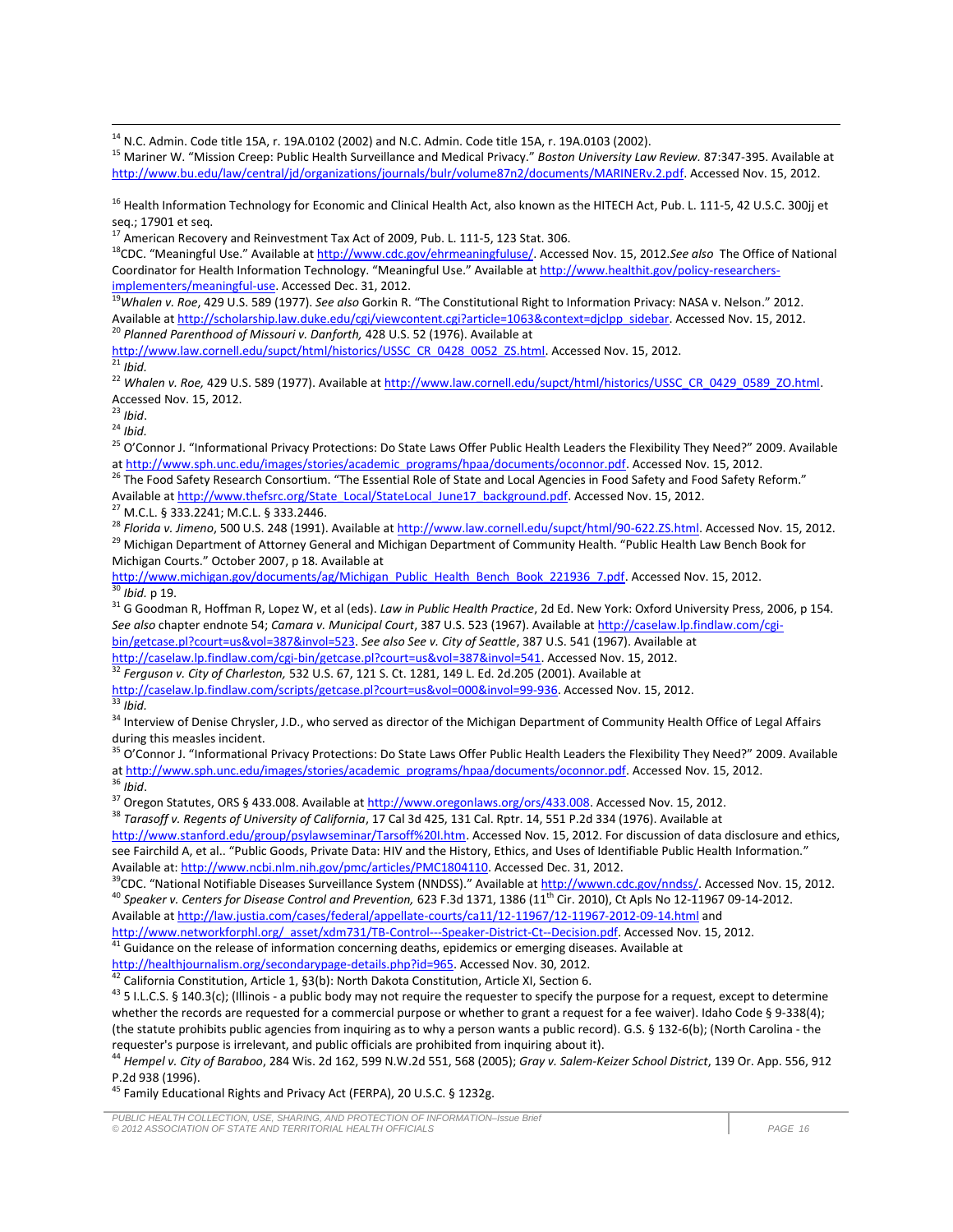<sup>46</sup> 42 C.F.R. Part 2.

 $\overline{\phantom{a}}$ 

<sup>47</sup> 38 U.S.C. § 5701, implemented by 38 C.F.R. §§ 1.500-1.527.

<sup>48</sup> 45 C.F.R. Parts 160 and 164.

<sup>49</sup> Pub. L. 104-191, 42 U.S.C. § 300gg *et seq*.

<sup>50</sup> 45 CFR 164.512(a)

<sup>51</sup> *Cincinnati Enquirer v. Daniels*, 108 Ohio St.3d 518; 844 N.E.2d 1181 (Ohio 2006). Available at

[http://www.sconet.state.oh.us/rod/docs/pdf/0/2006/2006-ohio-1215.pdf.](http://www.sconet.state.oh.us/rod/docs/pdf/0/2006/2006-ohio-1215.pdf) Accessed Nov. 30, 2012.

<sup>52</sup> Fadio v. Coon, 633 F.2d 1172, 1175 n.3 (5<sup>th</sup> Cir. 1981). (Legislature cannot authorize by state an unconstitutional invasion of privacy). *See also* Reporters Committee for Freedom of the Press. Available a[t http://www.rcfp.org/open-government-guide.](http://www.rcfp.org/open-government-guide) Accessed Nov. 15, 2012.

<sup>53</sup> Cal. Const. Art 1, § 3(b)(3).

<sup>54</sup> *Lamy v. N.H. Public Utilities Commission*, 152 N.H. 106 (2005) (court uses a three-step analysis to determine whether disclosure of public record constitutes an invasion of privacy). Available a[t http://caselaw.findlaw.com/nh-supreme-court/1073489.html.](http://caselaw.findlaw.com/nh-supreme-court/1073489.html) Accessed Nov. 15, 2012.

<sup>55</sup> Minnesota Statutes § 13.05 (2012). Available at [https://www.revisor.mn.gov/statutes/?id=13.05.](https://www.revisor.mn.gov/statutes/?id=13.05) Accessed Nov. 15, 2012. <sup>56</sup> M.C.L. § 15.243(1)(a). Available at

[http://www.legislature.mi.gov/\(S\(k54g34i2kgkkyxr1ia5vreet\)\)/mileg.aspx?page=getObject&objectname=mcl-15-243.](http://www.legislature.mi.gov/(S(k54g34i2kgkkyxr1ia5vreet))/mileg.aspx?page=getObject&objectname=mcl-15-243) Accessed Nov. 15, 2012.

 $57$  Cal. Gov't. Code § 6254(c).

<sup>58</sup> 1 V.S.A. § 317(b).

<sup>59</sup> Hempel v. City of Baraboo, 284 Wis. 2d 162, 599 N.W.2d 551, 568 (2005); Gray v. Salem-Keizer School District, 139 Or. App. 556, 912 P.2d 938 (1996); Baker, P.C. v. City of Westland, 245 Mich. App. 90 (2001).

<sup>60</sup> 5 I.L.C.S. § 140/7, 5 I.L.C.S. § 140/2.

<sup>61</sup> FCC v. AT&T, 562 U.S. \_\_\_ (2011), Mar1, 2011. Available a[t http://www.supremecourt.gov/opinions/10pdf/09-1279.pdf.](http://www.supremecourt.gov/opinions/10pdf/09-1279.pdf) Accessed Nov. 15, 2012.

<sup>62</sup> *Swickard v. Wayne Medical Examiner*, 438 Mich. 536; 475 N.W.2d 304 (1991). But see, *Baker, P.C. v. City of Westland*, 245 Mich. App. 90 (2001), wherein the court held that the FOIA's privacy exemption may be applied to deceased private citizens and their families where there is no public interest in disclosure.

<sup>63</sup> *Trent v. Coroner of Peoria County*, 349 Ill App 3d 276, 812 NE2d 21 (2004).

<sup>64</sup> *Southern Illinoisan v. Dept. Pub. Health*, 319 Ill. App.3d 979 (2001). Available at

[http://www.state.il.us/court/Opinions/AppellateCourt/2004/5thDistrict/June/Html/5020836.htm.](http://www.state.il.us/court/Opinions/AppellateCourt/2004/5thDistrict/June/Html/5020836.htm) Accessed Nov. 15, 2012.

Ariz. Rev. Stat. § 12-2294 (Medical Records).

<sup>66</sup> M.C.L. § 15.243(1)(l).

<sup>67</sup> M.G.L. § c.4 s. 7 cl. 26.

<sup>68</sup> W. Va. Code § 29B-1-4(2). *Hechler v. Casey*, 175 W. Va. 434, 333 S.E.2d 799 (1985). See also *Robinson v. Merritt*, 180 W. Va. 26, 375 S.E.2d 204 (1988).

<sup>69</sup> 51 O.S. §§ 24A.8.A.4.

 $70$  Wyo. Stat. § 16-4-203(d)(x).

<sup>71</sup> S.D.C.L. § 1-27-1.5(5).

 $72$  A.R.S. § 36-2220(A); (With some exceptions, information, records, and data related to the administration or evaluation of the Arizona emergency medical services system or trauma system are open to the public). OIP Op. Ltr. N. 9-33 (Dec. 31, 1991); (Hawaii - An ambulance report about a deceased individual must be made available for public inspection). 1 M.R.S.A. § 402(3)(H); (Maine - Medical records and reports of municipal ambulance, rescue, and other emergency units are not available). Wis. Stat. § 256.15(12)(b); (Public ambulance transport records are public, including the name of the person transported, date of call, dispatch times and destination, but no information disclosed "may contain details of the medical history, condition or emergency treatment of any patient").  $^{73}$  Idaho Code §§ 9-340D(1)-(3), (5), (6), (8): R.I. Gen. Laws § 38-2-2(4)(i)(B): S.D.C.L. §§ 1-27-1.5(3): and 1-27-1.6.

<sup>74</sup> 5 I.L.C.S. 140/7(1)(g).

<sup>75</sup> Utah Code Ann. § 63G-2-305(2). Wyo. Stat § 16-4-203(d)(v) *and see Sublette County Rural Health Care District v. Miley*, 942 P.2d 1101 (Wyo. 1997).

<sup>76</sup> M.G.L. c. 4, § 7,cl. 26(g). M.C.L.A. § 15.243(1)(f).

 $^{77}$  Op. Att'y. Gen. Ala. No. 2007-015, 2006 Ala. AG (Dec. 4, 2006); (Alabama - records of the county coroner's autopsies are public records subject to disclosure under the Public Records Law, unless there is a pending criminal investigation). AS 40.25; (Alaska - the medical examiner's investigative report is privileged and confidential, and not subject to disclosure). C.R.S. 24-72-204(3)(a)(I); (Colorado - Coroners' autopsy reports are specifically excluded from the general medical records exemption). Conn. Gen. Stat. §19a-411; (Supreme Court held that autopsy reports are exempt from disclosure).

<sup>78</sup> Ala. Code § 36-12-40 (Supp. 2005). S.G. § 10-618(j)(2), (Maryland). For additional examples, see Reporters Committee for Freedom of the Press. "Guide Compare Tool; Comparing: E. Homeland Security Measures,". Available at http://www.rcfp.org/open-governmentguide (Select all states and topic "Homeland Security"). Accessed November 15, 2012. See also, Homefront Confidential. "Prepared by How the War on Terrorism Affects Access to Information and the Public's Right to Know." September 2005. p 73. Available at [http://www.rcfp.org/sites/default/files/homefront-confidential.pdf.](http://www.rcfp.org/sites/default/files/homefront-confidential.pdf) Accessed Nov. 15, 2012.